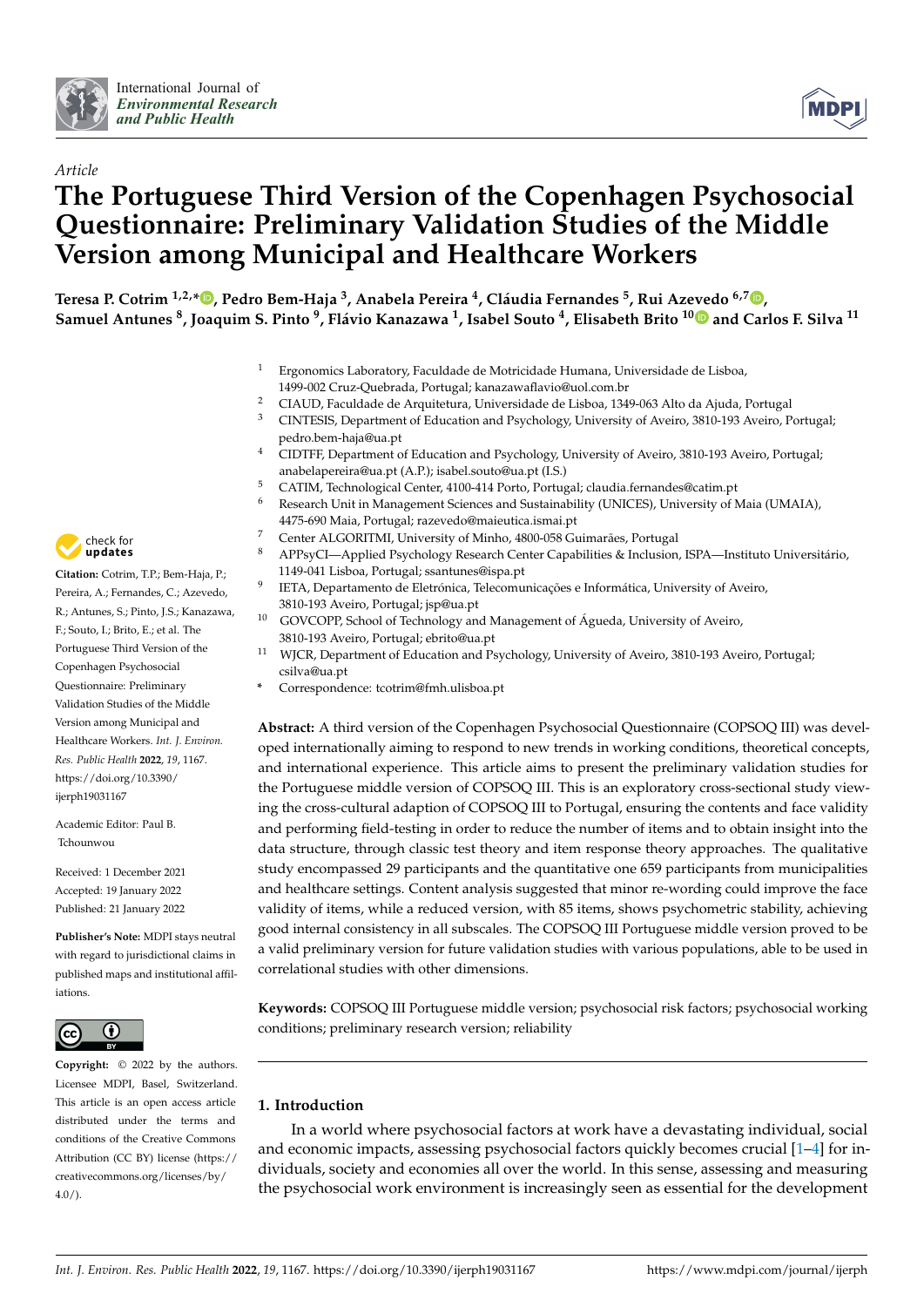of healthy workplaces [\[1–](#page-12-0)[4\]](#page-12-1); it has been incorporated in organizational systematic health and safety management systems. This evolution of occupational health and safety systems implied a high demand for reliable and trustful instruments that not only have a research impact but also a practical impact on sustainable business systems.

The Copenhagen Psychosocial Questionnaire (COPSOQ) was developed around the year of 2000 and became a relevant instrument for the assessment of psychosocial factors at work, thus allowing for the improvement the corresponding intervention evaluations [\[5\]](#page-12-2). This instrument was revised in 2010, giving place to a new version—the COPSOQ II [\[6\]](#page-12-3). Several changes were introduced in this renewed COPSOQ, covering both dimensions and items of the questionnaire [\[7\]](#page-12-4). COPSOQ I and II have three versions: short, middle, and long. The short and medium versions were intended to be used in practical contexts, while the long one was meant for research contexts [\[6,](#page-12-3)[7\]](#page-12-4).

COPSOQ has been translated and validated in several languages [\[6](#page-12-3)[–11\]](#page-12-5). In Portugal, the validation of COPSOQ II started in 2006 [\[12\]](#page-12-6), and it has been used ever since in several national studies, for intervention purposes, in a variety of occupations and in workplaces. This past project included the validation of the COPSOQ II middle version [\[12,](#page-12-6)[13\]](#page-12-7) used in research [\[14](#page-12-8)[–16\]](#page-12-9) and by enterprises in Portugal. The Portuguese middle version comprised nine domains (demands at work, work organization and job contents, interpersonal relations and leadership, work-individual interface, values in the workplace, personality, health and well-being, and offensive behaviors), 29 dimensions (also called scales), and 76 items [\[12](#page-12-6)[,13\]](#page-12-7). This is an ongoing collaborative project, started in 2006, that culminated in the creation of the Portuguese Observatory of Psychosocial Factors (Popsy@work) during the year of 2021, engaging universities and technological interface centers.

Meanwhile, the International COPSOQ Network released a revised third version of the questionnaire: COPSOQ III [\[1,](#page-12-0)[7\]](#page-12-4). The development of a third version was justified by [\[7\]](#page-12-4): Changes in societal trends due to the evolution of work and working conditions related with the increased globalization and computerization, which were somehow intensified during the economic crisis, in 2008; scientific concepts, viewing to a more comprehensive perspective about job demands-resources and job satisfaction, as well as to include the evolution in stress and workplace theories; experience with the use of the questionnaire, which has increased the need for the inclusion of items or word rephrasing to improve the adaptations to different national, cultural, and occupational contexts.

Essentially, this new version will provide one updated instrument allowing compara-bility between populations and time periods [\[7,](#page-12-4)[11\]](#page-12-5), responding to the different stakeholders' needs, and introducing the results of international experiences. More importantly, the third COPSOQ version is designed to allow for a flexible adaptation to national and industry specific contexts without compromising the potential for international comparisons and for comparisons over time [\[7,](#page-12-4)[11\]](#page-12-5). This is clearly expressed with the introduction of the core item concept, regarding a group of items that must be present in all versions, but must be supplemented by other items, that can vary between national versions, assuring a new perspective of flexibility that allows for the accommodation of the needs of each country [\[7\]](#page-12-4). Short and middle versions of COPSOQ III are still looked as the basis for the use in companies [\[7\]](#page-12-4).

The COPSOQ middle version provides versatility of uses, allowing an extensive coverage of psychosocial factors allied with the possibility of developing and applying benchmarking practices at several levels—e.g., organization, sectorial or professional occupations, regions, and countries. COPSOQ III has already been adapted and validated in different countries (Canada, Spain, France, Germany, Sweden, Turkey) since 2016 [\[1,](#page-12-0)[7,](#page-12-4)[17](#page-12-10)[,18\]](#page-12-11). As a measure of the psychosocial work environment, COPSOQ captures a wide range of psychosocial dimensions [\[1](#page-12-0)[,7](#page-12-4)[,17](#page-12-10)[,18\]](#page-12-11), which makes it an instrument suitable to meet the needs of psychosocial risks management processes has advocated by ISO 45,003:2021, ISO 45,001 or even ISO 9001, as part of an integrated quality, health and safety management system [\[19\]](#page-12-12). Having validated instruments that allow research and practice to move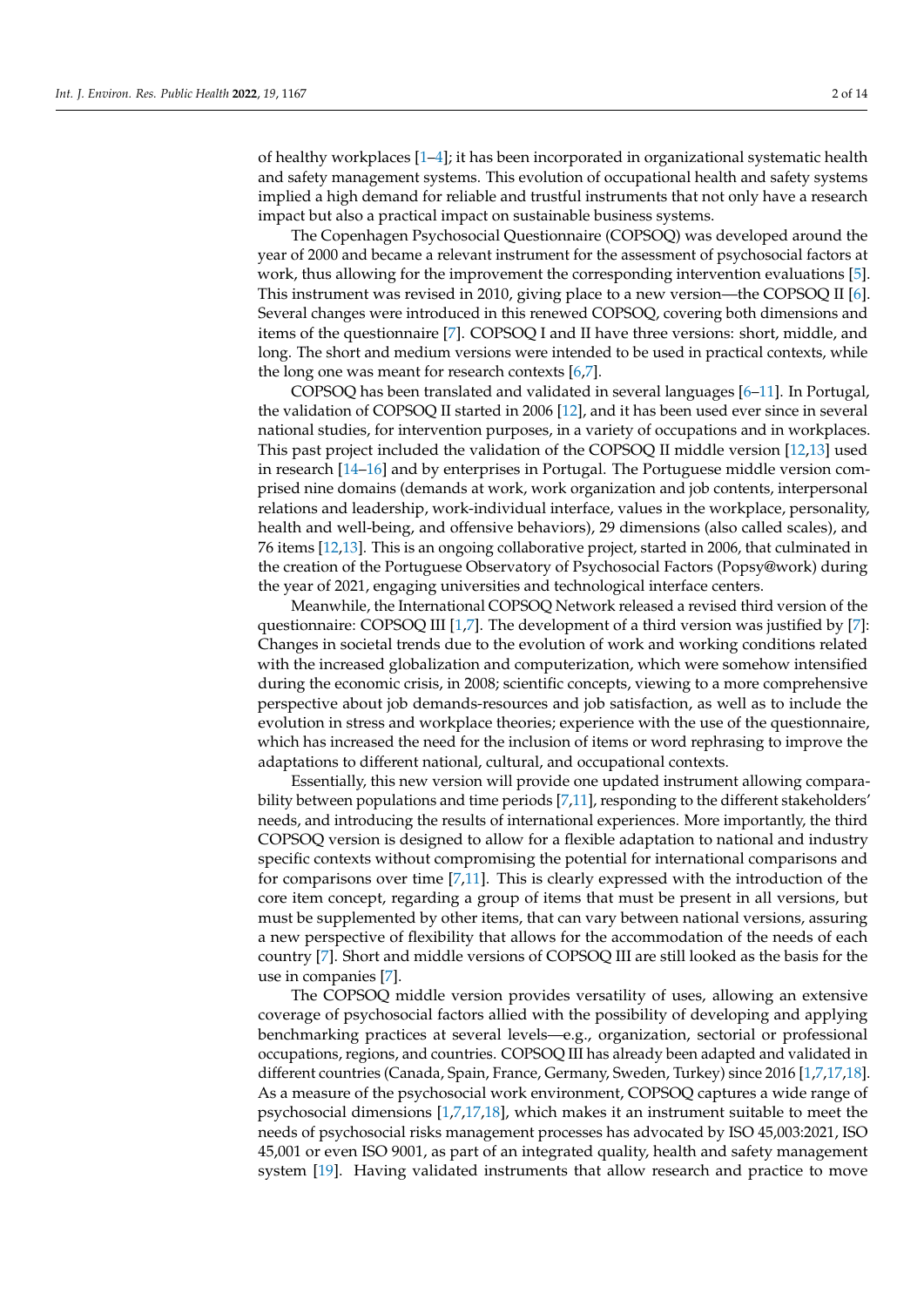forward is an important asset for organizations that want to add value to their management systems in the scope of continuous improvement and sustainable development.

Following the previous experience with the validation of the COPSOQ II middle version in Portugal, this study aims to present, discuss and evaluate the aspects of crosscultural adaption, reliability, and preliminary validity of the Portuguese COPSOQ III Middle Version, viewing to obtain a research version.

#### **2. Materials and Methods**

### *2.1. Study Design*

This is an exploratory cross-sectional study aiming the cross-cultural adaption of COPSOQ III to Portugal, by analyzing the face and content validity (qualitatively), and performing field-testing to reduce the number of items and to obtain insight into the data structure, through classic test theory (CTT) and item response theory (IRT) approaches. The main aim of this study is to achieve a research version for future validation studies. It includes two phases: first, a qualitative pilot study, to analyze face validity and to ensure content validity; second, a quantitative field study, to trim the questionnaire through a reliability approach and to confirm the trimmed solution with construct validity and item response theory analysis. These phases are according to the international procedures defined by the International COPSOQ network [\(https://www.copsoq-network.org/](https://www.copsoq-network.org/) (accessed on 4 January 2022)), allowing data comparability among different countries and populations.

#### *2.2. Participants*

For the first phase, 29 participants were invited to participate in the think aloud and gave informed oral consent. The sample included various geographical regions (48.3% from the north, 34.5% from Lisbon and Tagus Valley, 13.8% from the center and 3.4% from the Algarve), 51.7% were women, the mean age was 42.6 years old  $(\pm 11.3; \text{min} = 21;$  $max = 65$ , with different occupations and education levels (from secondary school  $(24.1\%)$ to graduation levels (75.9%)).

To trim the version resulting from the thinking aloud procedure (first phase), an online version of the questionnaire was sent to a municipality and to healthcare settings. The informed consent was presented in the first page of the questionnaire, which could only be accessed by those who had given their informed consent. The final sample included 659 participants (488 females), aged between 20 and 68 years old, with a mean age of 47.5 years (SD = 9.4). Regarding the professional sectors, 190 participants belonged to the healthcare sector and 469 came from a municipality. This was a convenience sample adequate for this exploratory study.

## *2.3. Instruments*

The evolution of the middle version from COPSOQ II to COPSOQ III was mainly based on changes of dimensions and items: the addition of the dimension "control over working time", the split of the "job insecurity dimension" into two dimensions ("job insecurity" and "insecurity over working conditions"), the addition of items in some dimensions (e.g., the dimension "trust regarding management" was relabeled "vertical trust" and a new item was introduced), the relabeling of some dimensions (e.g., the dimension "rewards" was relabeled "recognition"), and the rephrasing of some items (e.g., items included in the dimension "social support from supervisor" were rephrased to stress that support should be asked when needed) [\[7\]](#page-12-4). Based on the knowledge of these changes and on the validation project of the Portuguese COPSOQ II middle version [\[12\]](#page-12-6), with the corresponding crosscultural adaptation of the instrument to Portuguese, it was decided to use the tool obtained from the previous validation project (maintaining all the dimensions and the items, but one: "offensive behaviors" will not be included in the middle version of COPSOQ III) and to translate only the new items and scales by using a pool of seven experts from different disciplines (Psychology, Ergonomics, Engineering, and Management), diverse professional backgrounds (academic, industrial), and a consensus technique. The Portuguese COPSOQ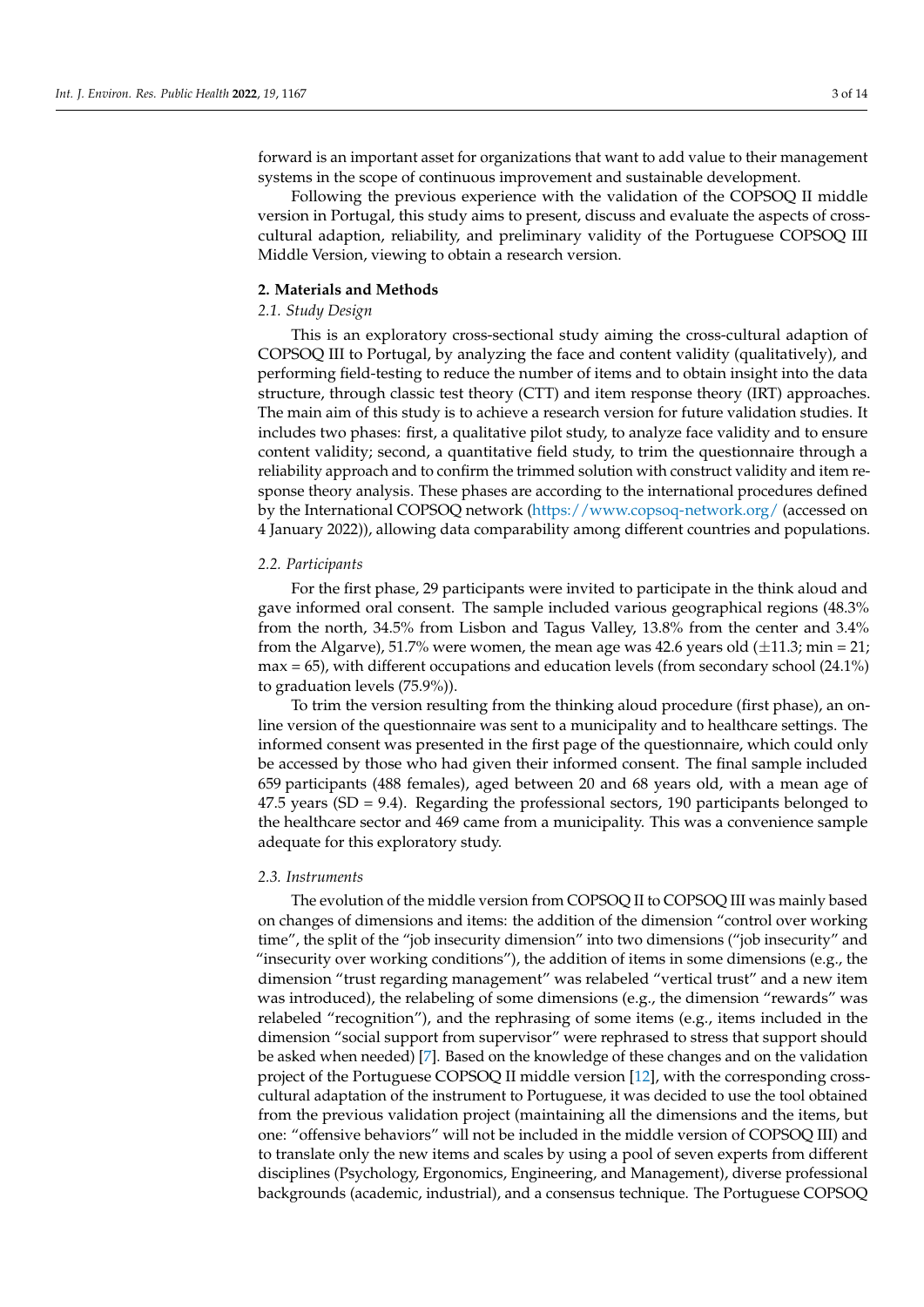II middle version included items and dimensions from the long version [\[12\]](#page-12-6), and this option was maintained for the COPSOQ III middle version. All items were measured using a 5-points Likert scale [\[5–](#page-12-2)[7,](#page-12-4)[12,](#page-12-6)[13\]](#page-12-7), from "never" until "always" and from "none" until "extremely". The dimension "Self-rated Health" is measured with a 5-points scale from "Excellent" to "Poor".

# *2.4. Methods*

After participants have completed the questionnaire, the think aloud method was used [\[20\]](#page-12-13) to ensure the content validity, defined by the COSMIN group as 'the degree to which the content of an instrument is an adequate reflection of the construct to be measured' [\[21\]](#page-12-14), and assess face validity, defined as 'the degree to which the items of an instrument indeed look as though they are an adequate reflection of the construct measured' [\[21\]](#page-12-14). Participants were asked to complete the questionnaire and, afterwards, to comment on the appropriateness, comprehensibility, relevance, and ambiguity of the items and problems with response categories. Additionally, they were asked on their own interpretation of the different terms [\[20\]](#page-12-13). All the comments and the duration to complete the questionnaire were both registered. This step was followed by a content analysis and a qualitative analysis of the results carried out by the pool of seven experts aiming at selecting the relevant changes to be implemented. Considering a participants' widespread complaint that the questionnaire was too long, thus compromising its completion, the version of the questionnaire that came out of the thinking aloud method was submitted to a trimming procedure. This trimming consisted of three different stages:

### 1. Trimming based on Reliability Analysis

At this stage, all subscales were submitted to a reliability analysis. Considering the need to reduce the number of items in the instrument, it was decided to carry out an "if item deleted" analysis, eliminating the items that affected reliability in each factor. Considering the ordinal nature of data and the violation of mathematical continuity, internal consistency was assessed through the calculation of Ordinal Cronbach's  $\alpha$  [\[22\]](#page-12-15), based on a polychoric correlation matrix. Raw alpha (traditionally used based on Pearson's correlation matrix) and raw omega (traditionally used) values were also provided to allow for comparability between countries, as there are countries that report these indices as a measure of reliability.

#### 2. Agreement on Trimming based on Factorial Validity

The factors that had problematic items in the previous stage were submitted to an exploratory and confirmatory factor analysis to assess whether the elimination of these items would be problematic for the corresponding factor, compromising its factorial validity. Mardia's test was performed to assess the multivariate normality of the sample [\[23\]](#page-12-16). Given the violation of the normality assumption and the ordinal nature of the data, estimators based on the asymptotic covariance matrix were used. These estimators are derived from the polychoric correlation matrix estimated from the observed categorical variables [\[24\]](#page-13-0). In order to perform an exploratory factor analysis (EFA), the ULS estimator, based on the diagonal form of the asymptotic covariance matrix, was used [\[25\]](#page-13-1). Factor retention criteria was used, as well as a parallel analysis (of the factor analysis) with the ULS method and the Kaiser criteria. A confirmatory factor analysis (CFA) using a weighted least-square-mean and variance adjusted estimator (WLSMV) was also conducted. The overall goodness-of-fit was assessed using the following indexes and cut-off points for "good adjustment": Chi-square ( $\chi$ 2); comparative fit index (CFI;  $0.90 \leq$  CFI  $\leq 0.95$ ); Tucker–Lewis index (TLI;  $0.90 \leq TLI \leq 0.95$ ); root mean square error of approximation (RMSEA;  $0.05 \leq$  RMSEA  $\leq$  0.70); P[rmsea  $\leq$  0.05]; and standardized root-mean-residual ([SRM](#page-13-2)R; SRMR < 0.80) [26]. The Average variance extracted (*AVE*) of each factor was calculated using the followi[ng f](#page-13-3)ormula [27]:

$$
\widehat{AVE}_J \, = \, \frac{\sum_{i=1}^k \lambda_{ij}^2}{\sum_{i=1}^k \lambda_{ij}^2 + \sum_{i=1}^k \varepsilon_{ij}}
$$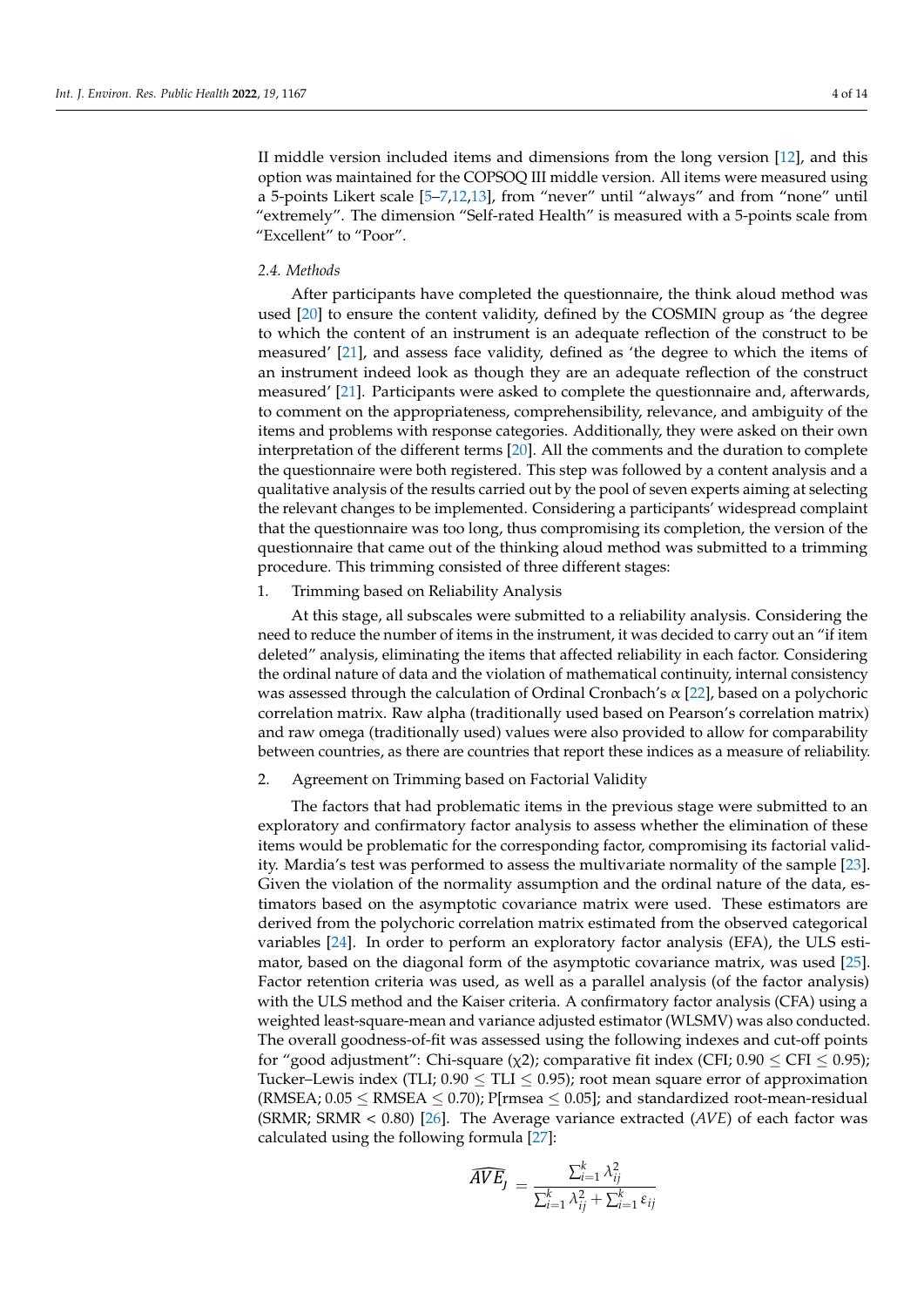$(\lambda_{ij})$  are the standardized factor weights and  $\varepsilon_{ij} = 1 - R_{ij}^2 \cong 1 - \lambda_{ij}^2$  are the residues of each item). An *AVE* of 0.5 or greater suggests an adequate convergence between the items of each construct [\[28\]](#page-13-4).

3. Agreement on Trimming Based on the Item Response Theory

In addition to this factorial verification, based on the classical test theory, a polytomous item response theory analysis [\[29\]](#page-13-5) with a partial credit model was also carried out to support the decision to eliminate items based on reliability. This analysis aims to assess whether any of the items that were eliminated using classical test theory methods are more discriminative of the measured latent trait than the items that were not eliminated. In fact, this analysis was thus based on the discrimination parameter that represents how much the item can differentiate individuals with different latent traits [\[29\]](#page-13-5). If the discrimination value of an included item is higher than the excluded one, it means that the individuals with higher and lower ability are more likely to agree in the item that was not excluded. On the other hand, if there is an agreement between methods (ITR and CCT) we have more confidence in the elimination of items.

All of the statistical analyses were performed using *R*.

## **3. Results**

This section is divided into the two main phases of the study, content validity (including face validity), and the trimming process that allowed the analysis of reliability and construct validity aiming at the elimination of items and achievement of a research version.

# *3.1. Content Validity*

The comments regarding comprehensibility focused on the level of ambiguity and on the difficulties in understanding some questions  $(Q3 (n = 1); Q11 (n = 1); Q12 (n = 1);$ Q14 (*n* = 3); Q20 (*n* = 1); Q40 (*n* = 1); Q41 (*n* = 1); Q45 (*n* = 2); Q64 (*n* = 1); Q78 (*n* = 1)), just as the perception of similarity between items (Q11 and Q12 (*n* = 1); Q75 and Q76 (*n* = 1)). Although the items remained, mainly, with a similar phrasal structure, content analysis suggested that minor re-wording could improve the face validity of these items, which resulted in the version used for the next step (Table [1\)](#page-7-0). Regarding the dimension work-life conflict, the concerns with the different mixed organizational models resulting from the pandemic situation, there including working from home have determined the rephrasing of the items, aiming at their neutrality, considering the possibility to have both people, working from home or in the workplaces.

**Table 1.** Domains, Dimensions and Items of the Portuguese Middle Version of COPSOQ III in Portuguese/English with the identification of new items and dimensions (identified in italics in the text).

| Domains                     | <b>Dimensions</b>                                   | Items                                                                                                                                                                                                                                                                                                                                                                                                                                                                                                             |  |
|-----------------------------|-----------------------------------------------------|-------------------------------------------------------------------------------------------------------------------------------------------------------------------------------------------------------------------------------------------------------------------------------------------------------------------------------------------------------------------------------------------------------------------------------------------------------------------------------------------------------------------|--|
| Exigências Laborais/Demands | Exigências<br>Ouantitativas/Ouantitative<br>Demands | Q1. A sua carga de trabalho acumula-se por ser mal distribuída?/Is your workload<br>unevenly distributed so it piles up?<br>Q2. Com que frequência fica com trabalho atrasado?/Do you get behind with your work? (New)<br>Q3. Com que frequência não tem tempo para completar todas as tarefas do seu<br>trabalho?/How often do you not have time to complete all your work tasks?                                                                                                                                |  |
|                             | Ritmo de Trabalho / Work Pace                       | Q4. Precisa de trabalhar muito rapidamente? Do you have to work very fast?<br>Q5. Trabalha a um ritmo elevado ao longo de toda a jornada de trabalho?/Do you work at a high pace<br>throughout the day? (New)                                                                                                                                                                                                                                                                                                     |  |
| at Work                     | Exigências Cognitivas/Cognitive<br>Demands          | Q6. O seu trabalho exige a sua atenção constante?/Do you have to keep your eyes on lots of<br>things while you work?<br>Q7. O seu trabalho requer que memorize muitas informações?/Does your work require that you<br>remember a lot of things? (New)<br>Q8. O seu trabalho requer que seja bom a propor novas ideias?/Does your work demand<br>that you are good at coming up with new ideas?<br>Q9. O seu trabalho exige que tome decisões difíceis?/Does your work require you to make<br>difficult decisions? |  |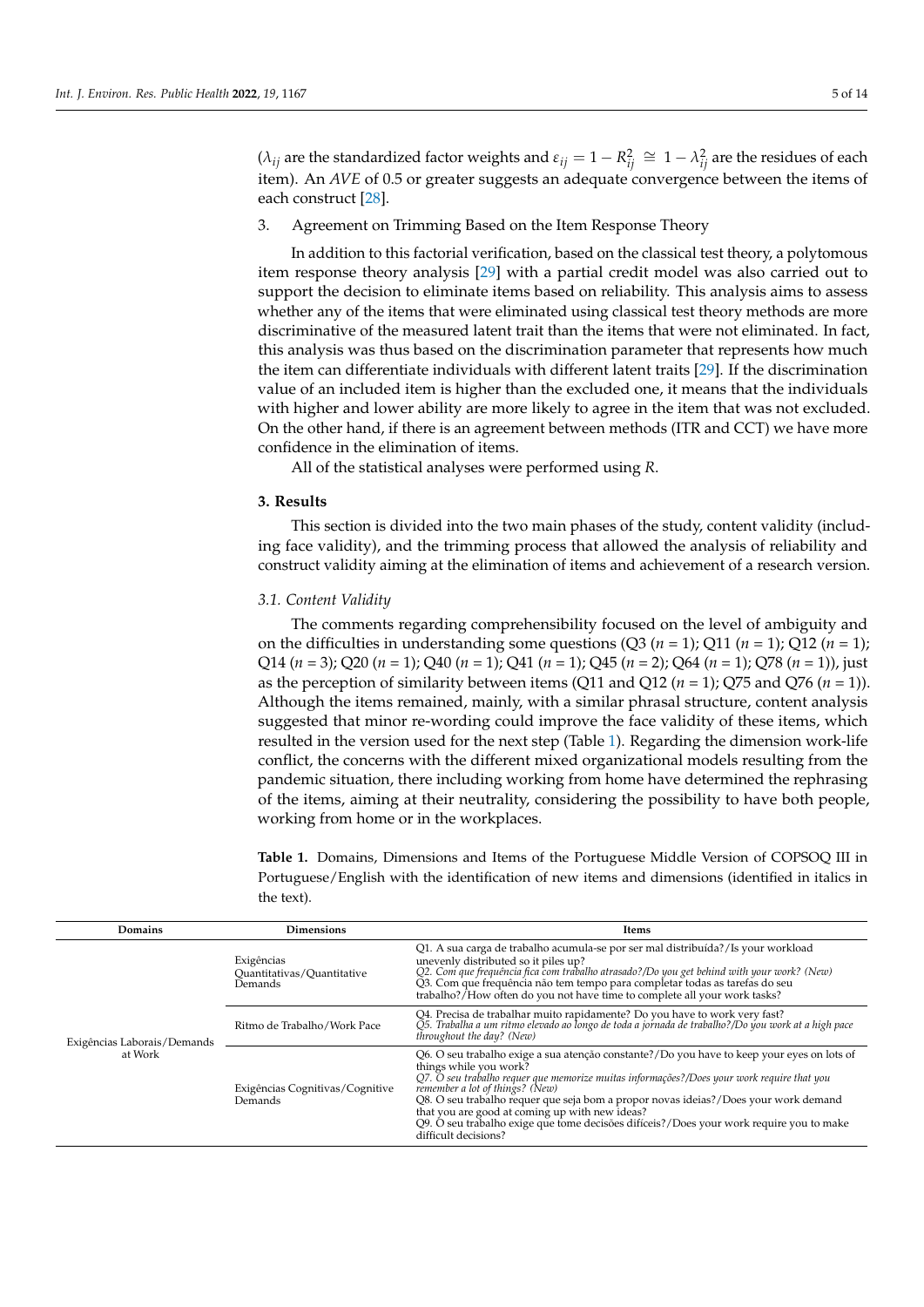# **Table 1.** *Cont.*

| Domains                                                                        | Dimensions                                                               | Items                                                                                                                                                                                                                                                                                                                                                                                                                                                                                                                                                                                                                                                                                                                                 |  |  |
|--------------------------------------------------------------------------------|--------------------------------------------------------------------------|---------------------------------------------------------------------------------------------------------------------------------------------------------------------------------------------------------------------------------------------------------------------------------------------------------------------------------------------------------------------------------------------------------------------------------------------------------------------------------------------------------------------------------------------------------------------------------------------------------------------------------------------------------------------------------------------------------------------------------------|--|--|
|                                                                                | Exigências<br>Emocionais/Emotional Demands                               | Q10. O seu trabalho coloca-o/a em situações emocionalmente perturbadoras?/Does your work put you<br>in emotionally disturbing situations? (New)<br>Q11. No seu trabalho tem de lidar com os problemas pessoais de outras pessoas?/Do you have to deal<br>with other people's personal problems at work? (New)<br>Q12. O seu trabalho exige emocionalmente de si? Is your work emotionally demanding?                                                                                                                                                                                                                                                                                                                                  |  |  |
| Organização do Trabalho e<br>Conteúdo/Work<br>Organization and Job<br>Contents | Influência no Trabalho/Influence<br>at Work                              | Q13. Tem um elevado grau de influência nas decisões sobre o seu trabalho?/Do you have a<br>large degree of influence on the decisions concerning your work?<br>Q14. Pode influenciar a quantidade de trabalho que lhe compete a si?/Can you influence the<br>amount of work assigned to you?<br>Q15. Tem alguma influência sobre o tipo de tarefas que faz?/Do you have any influence on<br>what you do at work?<br>Q16. Tem alguma influência sobre o modo como faz o seu trabalho?/Do you have any influence on<br>how you do your work? (New)                                                                                                                                                                                      |  |  |
|                                                                                | Possibilidades de<br>Desenvolvimento/Development<br>Possibilities        | Q17. O seu trabalho permite-lhe aprender coisas novas?/Do you have the possibility of<br>learning new things through your work?<br>Q18. O seu trabalho permite-lhe usar as suas competências ou capacidades? Can you use<br>your skills or expertise in your work?<br>Q19. O seu trabalho permite-lhe desenvolver as suas competências?/Does your work give you the<br>opportunity to develop your skills? (New)<br>Q20. O seu trabalho requer que tenha iniciativa? Does your work require initiative?                                                                                                                                                                                                                               |  |  |
|                                                                                | Controlo sobre o tempo de<br>Trabalho/Control over Working<br>Time (New) | Q21. Pode decidir quando faz as suas pausas? Can you decide when to take a break?<br>Q22. Pode tirar férias mais ou menos quando deseja?/Can you take holidays more or less when<br>you wish?<br>Q23. Pode fazer uma pausa no trabalho para falar com um/a colega?/Can you leave the work to have a<br>chat with a colleague?<br>Q24. Se tiver um assunto pessoal para tratar, consegue deixar a sua tarefa por meia hora sem precisar<br>de autorização?/If you have some private business is it possible for you to leave your piece of work for<br>half an hour without special permission?<br>$Q25$ . Precisa de fazer horas extra?/Do you have to do overtime? (moved from the dimension<br>quantitative demands from COPSOQ II) |  |  |
|                                                                                | Significado do Trabalho/Meaning<br>of Work                               | Q26. O seu trabalho tem algum significado para si?/Is your work meaningful?<br>Q27. Sente que o seu trabalho é importante?/Do you feel that the work you do<br>is importante?<br>Q28. Sente-se motivado e envolvido com o seu trabalho?/do you feel motivated and<br>involved in your work?                                                                                                                                                                                                                                                                                                                                                                                                                                           |  |  |
| Interface<br>Trabalho—Indivíduo/Work<br>Individual Interface                   | Compromisso face ao Local de<br>Trabalho/Commitment to<br>the Workplace  | Q29. Gosta de falar com os outros sobre o seu local de trabalho?/Do you enjoy telling others<br>about your place of work?<br>Q30. Sente que os problemas do seu local de trabalho são seus também?/Do you feel that<br>the problems at your place of work are yours also?<br>Q 31. Sente orgulho em pertencer a esta organização/empresa? Are you proud of being part of this<br>organization? (New)                                                                                                                                                                                                                                                                                                                                  |  |  |
|                                                                                | Previsibilidade/Predictability                                           | Q32. No seu local de trabalho é informado/a com antecedência sobre decisões importantes,<br>mudanças ou planos para o futuro?<br>Q33. Recebe toda a informação de que necessita para fazer bem o seu trabalho?                                                                                                                                                                                                                                                                                                                                                                                                                                                                                                                        |  |  |
|                                                                                | Reconhecimento/Recognition                                               | Q34. O seu trabalho é reconhecido e apreciado pela gestão de topo?/Is your work<br>recognized and appreciated by the management?<br>Q35. A gestão de topo do seu local de trabalho respeita-o/a?/Does the management at your<br>workplace respect you?<br>Q36. È tratado/a de forma justa no seu local de trabalho?/Are you treated fairly at<br>your workplace?                                                                                                                                                                                                                                                                                                                                                                      |  |  |
|                                                                                | Transparência do Papel<br>Laboral/Role Clarity                           | Q37. O seu trabalho tem objectivos claros?/Does your work have clear objectives?<br>Q38. Sabe exatamente quais as suas responsabilidades?/Do you know exactly which areas<br>are your responsability?<br>Q39. Sabe exatamente o que é esperado de si?/Do you know exactly what is expected of you<br>at work?                                                                                                                                                                                                                                                                                                                                                                                                                         |  |  |
| Relações Sociais e<br>Liderança/Interpersonal<br>Relations and<br>Leadership   | Conflito de Papéis<br>Laborais/Role Conflicts                            | Q40. Faz coisas no seu trabalho com que uns concordam mas outros não?/Are contradictory<br>demands placed on you at work?<br>Q41. Por vezes tem que fazer coisas que deveriam ser feitas de outra maneira?/Do you<br>sometimes have to do things wich ought to have been done in a diferente way?<br>Q42. Por vezes tem que fazer coisas que considera desnecessárias?/Do you sometimes have<br>to do things wich seem to be unnecessary?                                                                                                                                                                                                                                                                                             |  |  |
|                                                                                | Qualidade da Liderança/Quality<br>of Leadership                          | Em relação à sua chefia directa, até que ponto considera que  / To what extent would you<br>say that your immediate superior<br>Q43. Oferece aos indivíduos e ao grupo boas oportunidades de desenvolvimento/formação?<br>Makes sure that the members of staff has good development opportunities?<br>Q44. Faz um bom planeamento do trabalho?/is good at work planning?<br>Q45. E eficaz a resolver conflitos?/is good at solving conflicts?<br>Q46. Dá prioridade à satisfação no trabalho?/gives high priority to job satisfaction?                                                                                                                                                                                                |  |  |
|                                                                                | Suporte Social de Colegas/Social<br>Support from Colleagues              | Q47. Com que frequência tem ajuda e apoio dos seus colegas de trabalho, se<br>necessário?/How often do you get help and support from your colleagues, if necessary?<br>Q48. Com que frequência os seus colegas estão recetivos a ouvi-lo/a sobre os seus<br>problemas de trabalho, se necessário?/How often are your colleagues willing to listen to<br>your problems, if needed?<br>Q49. Com que frequência os seus colegas falam consigo sobre o seu próprio desempenho<br>laboral?/How often do your colleagues talk with you about how well you carry your<br>own work?                                                                                                                                                           |  |  |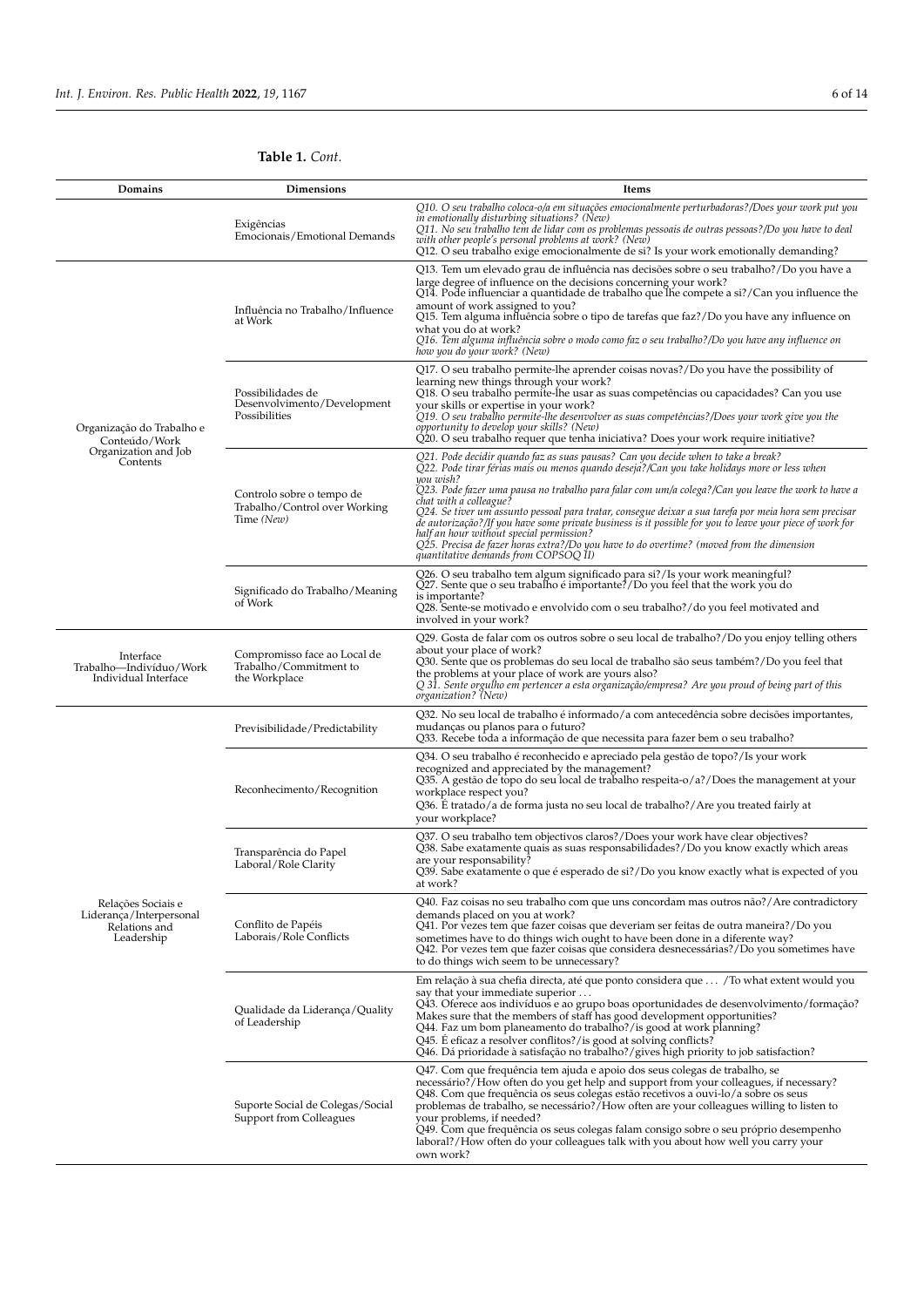# **Table 1.** *Cont.*

| Domains                                                      | Dimensions                                                                              | Items                                                                                                                                                                                                                                                                                                                                                                                                                                                                                                                                                                                                                                                                                                                                                                                                                                                                                                                                                                                                                                      |  |  |
|--------------------------------------------------------------|-----------------------------------------------------------------------------------------|--------------------------------------------------------------------------------------------------------------------------------------------------------------------------------------------------------------------------------------------------------------------------------------------------------------------------------------------------------------------------------------------------------------------------------------------------------------------------------------------------------------------------------------------------------------------------------------------------------------------------------------------------------------------------------------------------------------------------------------------------------------------------------------------------------------------------------------------------------------------------------------------------------------------------------------------------------------------------------------------------------------------------------------------|--|--|
|                                                              | Suporte Social de<br>Superiores/Social Support<br>from Supervisors                      | Q50. Com que frequência a sua chefia direta fala consigo sobre como está a decorrer o seu<br>trabalho?/How often is your immediate superior willing to listen to your problems at work,<br>if needed?<br>Q51. Com que frequência tem ajuda e apoio da sua chefia direta, se necessário?/How often<br>do you get help and support from your immediate superior, if needed?<br>Q52. Com que frequência a sua chefia direta fala consigo sobre o seu desempenho<br>laboral?/How often does your immediate superior talk with you about how well you carry<br>out your work?                                                                                                                                                                                                                                                                                                                                                                                                                                                                   |  |  |
|                                                              | Sentido de Pertença a<br>Comunidade/Sense of<br>Community at Work                       | Q53. Existe um bom ambiente de trabalho entre si e os seus colegas?/Is there a good<br>atmosphere between you and your colleagues?<br>Q54. No seu local de trabalho sente-se parte de uma comunidade?/Do you feel part of a<br>community at your place of work?<br>Q55. Existe uma boa cooperação entre os colegas de trabalho?/Is there good co-operation<br>between the colleagues at work?                                                                                                                                                                                                                                                                                                                                                                                                                                                                                                                                                                                                                                              |  |  |
|                                                              | Insegurança<br>Laboral/Job Insecurity                                                   | Q56. Sente-se preocupado/a em ficar desempregado/a?/Are you worried about<br>becoming unemployed?<br>Q57. Sente-se preocupado/a com a dificuldade em encontrar outro trabalho se ficar<br>desempregado/a?/Are you worried about it being difficult for you to find another job if you became<br>unemployed? (New)                                                                                                                                                                                                                                                                                                                                                                                                                                                                                                                                                                                                                                                                                                                          |  |  |
| Interface<br>Trabalho—Indivíduo/Work<br>Individual Interface | Insegurança com as Condições de<br>Trabalho/Insecurity over<br>Working Conditions (New) | Q58. Sente-se preocupado/a em ser transferido/a para outro posto de trabalho contra a sua<br>vontade?/Are you worried about being transferred to another job against your will?<br>Q59. Preocupa-o/a que o seu horário de trabalho (turno, dias úteis, hora de entrada e saída ) seja<br>mudado contra sua vontade?/Are you worried about the timetable being changed (shift, weekdays,<br>time to enter and leave, ) against your will?<br>Q60. Sente-se preocupado/a com uma diminuição na sua retribuição (redução, introdução de<br>remuneração variável )?/Are you worried about a decrease in your salary (reduction, variable pay<br>being introduced  )?                                                                                                                                                                                                                                                                                                                                                                           |  |  |
|                                                              | Qualidade do trabalho/Quality<br>of Work (New)                                          | Q61. Está satisfeito (a) com a qualidade do trabalho realizado?/Are satisfied with the quality of the<br>work performed at your workplace?                                                                                                                                                                                                                                                                                                                                                                                                                                                                                                                                                                                                                                                                                                                                                                                                                                                                                                 |  |  |
|                                                              | Confianca<br>Horizontal/Horizontal Trust                                                | Q62. Os trabalhadores confiam uns nos outros de um modo geral?/Do the employees in<br>general trust each other?<br>Q63. Os trabalhadores ocultam informações uns dos outros?/Do the employees withhold<br>information from each other?<br>Q64. Os trabalhadores ocultam informação à gestão de topo?/Do the employees withhold<br>information from the management?                                                                                                                                                                                                                                                                                                                                                                                                                                                                                                                                                                                                                                                                         |  |  |
| Capital<br>Social/Social<br>Capital                          | Confiança Vertical/Vertical Trust                                                       | Q65. A gestão de topo confia nos seus trabalhadores para fazerem o seu trabalho<br>bem?/Does the management trust the employees to do their work well?<br>Q66. Os trabalhadores confiam na informação que lhes é transmitida pela gestão de<br>topo?/Can the employees trust the information that comes from the management?<br>Q67. Os trabalhadores podem expressar as suas opiniões à gestão de topo?/Are the employees able to<br>express their views and feelings? (New)<br>Q68. A gestão de topo oculta informação aos seus trabalhadores?/Does the management<br>withhold important information from the employees?                                                                                                                                                                                                                                                                                                                                                                                                                 |  |  |
|                                                              | Justiça<br>Organizacional/Organizational<br>Justice                                     | Q69. Os conflitos são resolvidos de uma forma justa?/Are conflicts resolved in a fair way?<br>Q70. O trabalho é distribuído de forma justa?/Ís the work distributed fairly?<br>Q71. As sugestões dos trabalhadores são tratadas de forma séria pela gestão de topo?/Are<br>all suggestions from employees treated seriously by the management?<br>Q72. Quando os trabalhadores fazem um bom trabalho são reconhecidos?/Are employees appreciated<br>when they have done a good job? (New)                                                                                                                                                                                                                                                                                                                                                                                                                                                                                                                                                  |  |  |
| Interface<br>Trabalho-Indivíduo/Work<br>Individual Interface | Conflito<br>Trabalho-Família/Work-Life<br>Conflict                                      | Q73. Há momentos em que precisa de estar a trabalhar e gerir a vida privada/familiar ao mesmo<br>tempo?/Are there times when you need to be at work and at home at the same time? (New)<br>Q74. Sente que o seu trabalho lhe exige tanta energia, que acaba por afetar a sua vida<br>privada/familiar negativamente?/Do you feel that your work drains so much of your<br>energy that it has a negative effect on your private life?<br>Q75. Sente que o seu trabalho lhe exige tanto tempo, que acaba por afetar a sua vida<br>privada/familiar negativamente?/Do you feel that your work takes so much of your time<br>that it has a negative effect on your private life?<br>O76. As exigências do seu trabalho interferem com a sua vida privada e familiar?/The demands of my<br>work interfere with my private and family life (New)<br>Q77. Devido ao seu trabalho tem que alterar os seus planos familiares e pessoais?/Due to work-related<br>duties, I have to make changes to my plans for private and family activities? (New) |  |  |
|                                                              | Satisfação com o Trabalho/Job<br>Satisfaction                                           | Em relação ao seu trabalho em geral, quão satisfeito está com  / Regarding your work in<br>general. How pleased are you with<br>Q78. As suas perspetivas de trabalho?/your work prospects?<br>Q79. O seu trabalho de uma forma global?/your job as a whole, everything taken<br>into consideration?<br>Q80. O seu salário/retribuição?/your salary? (New)<br>Q81. As condições físicas do seu local de trabalho?/the physical working conditions?<br>Q82. A forma como as suas capacidades e competências são usadas?/the way your abilities<br>are used?                                                                                                                                                                                                                                                                                                                                                                                                                                                                                  |  |  |
| Saúde e Bem-Estar/Health and<br>Well-Being                   | Auto-Avaliação da<br>Saúde/Self-Rated Health                                            | Q83. Em geral, sente que a sua saúde é:/In general, would you say your health is:                                                                                                                                                                                                                                                                                                                                                                                                                                                                                                                                                                                                                                                                                                                                                                                                                                                                                                                                                          |  |  |
| Personalidade/<br>Personality                                | Auto-Eficácia/Self-Efficacy                                                             | Q84. Sou sempre capaz de resolver problemas se tentar o suficiente. <i>/I</i> am always able to<br>solve difficult problems, if I try hard enough.<br>Q85. È fácil seguir os meus planos e atingir os meus objectivos./I tis easy for me to stick to<br>my plans and reach my objectives.                                                                                                                                                                                                                                                                                                                                                                                                                                                                                                                                                                                                                                                                                                                                                  |  |  |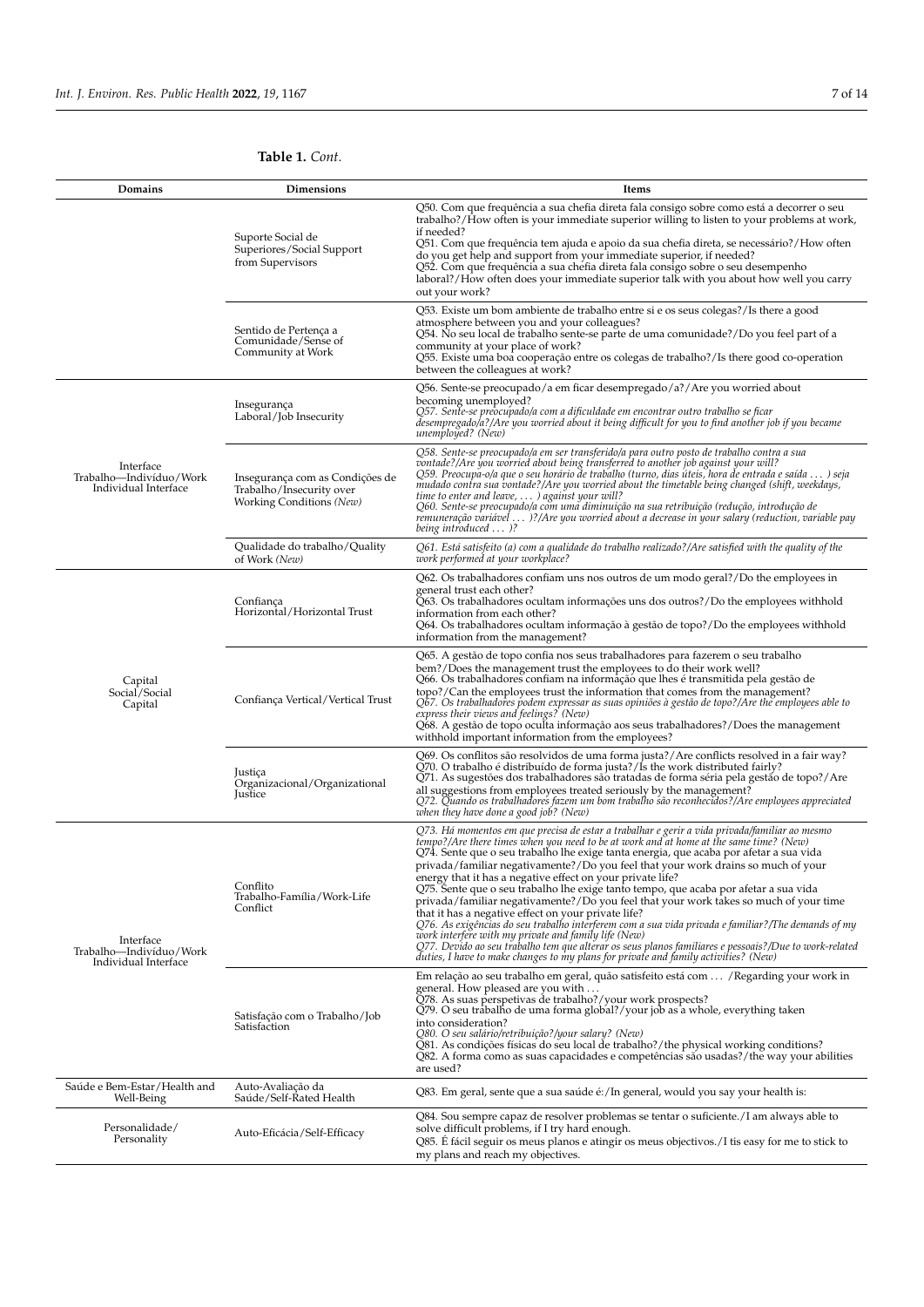| <b>Domains</b>                             | <b>Dimensions</b>                              | Items                                                                                                                                                                                                                                                                        |  |  |  |  |
|--------------------------------------------|------------------------------------------------|------------------------------------------------------------------------------------------------------------------------------------------------------------------------------------------------------------------------------------------------------------------------------|--|--|--|--|
| Saúde e Bem-Estar/Health and<br>Well-Being | Problemas de Sono/Sleeping<br>Troubles         | Q86. Sentiu dificuldade em adormecer?/How often have you found it hard to go to sleep?<br>Q87. Acordou várias vezes durante a noite e depois não conseguia adormecer<br>novamente?/How often have you woken up several times and found it difficult to get back<br>to sleep? |  |  |  |  |
|                                            | Burnout                                        | Q88. Tem-se sentido fisicamente exausto/a?/How often have you been<br>physically exhausted?<br>Q89. Tem-se sentido emocionalmente exausto/a?/How often have you been<br>emotionally exhausted?                                                                               |  |  |  |  |
|                                            | <b>Stress</b>                                  | Q90. Tem-se sentido irritado/a?/How often have you been irritable?<br>$\tilde{Q}$ 91. Tem-se sentido ansioso/a?/How often have you been tense?                                                                                                                               |  |  |  |  |
|                                            | Sintomas<br>Depressivos/Depressive<br>Symptoms | Q92. Tem-se sentido triste?/How often have you felt sad?<br>Q93. Tem sentido falta de interesse por coisas do quotidiano?/How often have you lacked<br>interest in everyday things?                                                                                          |  |  |  |  |

<span id="page-7-0"></span>**Table 1.** *Cont.*

A feasibility analysis recommended an interview, for those with lower education levels, in order to assure the appropriate interpretation of the items.

# *3.2. Trimming Process*

The results of the analysis for each dimension/factor as well as the reliability coefficients in each depurative solution are shown in Table [2.](#page-7-1) Looking at the data in Table [2,](#page-7-1) we can see that only the dimensions "Possibilities for Development", "Control over Working Time", "Vertical Trust", "Work-Life Conflict" and "Job Satisfaction" have registered improvements in the reliability coefficients with the elimination of items. In fact, using this methodology, 8 items were eliminated: 1 item in "Possibilities for Development"; 2 items in "Control over Working Time"; 1 item in "Vertical Trust"; 2 items in "Work Life Conflict"; and 2 items in "Job Satisfaction".

<span id="page-7-1"></span>**Table 2.** Reliability analysis in pre and post trimming solutions.

|                                           | <b>PRE-TRIMMING</b> |                 |                          |                 | POST-TRIMMING   |                         |                 |                  |                 |                 |
|-------------------------------------------|---------------------|-----------------|--------------------------|-----------------|-----------------|-------------------------|-----------------|------------------|-----------------|-----------------|
| <b>DIMENSION/FACTOR</b>                   | Ni <sup>1</sup>     | <b>AVG Poly</b> | Ord.<br>$\alpha$         | Raw<br>$\alpha$ | Raw<br>$\omega$ | Ni                      | <b>AVG Poly</b> | Ord.<br>$\alpha$ | Raw<br>$\alpha$ | Raw<br>$\omega$ |
| <b>Ouantitative Demands</b>               | 3                   | 0.88            | 0.88                     | 0.84            | 0.85            | 3                       |                 | Same             |                 |                 |
| <b>Work Pace</b>                          | $\overline{2}$      |                 | $\sim$                   | 0.84            | 0.84            | $\overline{c}$          |                 | Same             |                 |                 |
| Cognitive Demands                         | $\overline{4}$      | 0.42            | 0.75                     | 0.69            | 0.70            | $\overline{4}$          |                 | Same             |                 |                 |
| <b>Emotional Demands</b>                  | 3                   | 0.77            | 0.91                     | 0.88            | 0.88            | 3                       |                 | Same             |                 |                 |
| Influence at Work                         | 4                   | 0.56            | 0.84                     | 0.81            | 0.82            | 4                       |                 | Same             |                 |                 |
| Development Possibilities                 | 4                   | 0.68            | 0.89                     | 0.85            | 0.86            | 3 <sup>2</sup>          | 0.76            | 0.90             | 0.86            | 0.88            |
| Control over Working time                 | 5                   | 0.23            | 0.60                     | 0.61            | 0.67            | 3 <sup>3</sup>          | 0.52            | 0.76             | 0.72            | 0.72            |
| Meaning of Work                           | 3                   | 0.74            | 0.90                     | 0.85            | 0.86            | 3                       |                 | Same             |                 |                 |
| Commitment to the Workplace               | 3                   | 0.42            | 0.69                     | 0.64            | 0.65            | 3                       |                 | Same             |                 |                 |
| Predictability                            | $\overline{2}$      |                 | $\sim$                   | 0.77            | 0.77            | $\overline{c}$          |                 | Same             |                 |                 |
| Recognition                               | 3                   | 0.76            | 0.91                     | 0.87            | 0.88            | 3                       |                 | Same             |                 |                 |
| Role Clarity                              | 3                   | 0.73            | 0.88                     | 0.84            | 0.85            | 3                       |                 | Same             |                 |                 |
| Role Conflicts                            | 3                   | 0.58            | 0.81                     | 0.76            | 0.78            | 3                       |                 | Same             |                 |                 |
| <b>Ouality of Leadership</b>              | 4                   | 0.79            | 0.94                     | 0.92            | 0.92            |                         |                 | Same             |                 |                 |
| Social Support from Colleagues            | 3                   | 0.62            | 0.83                     | 0.78            | 0.80            | 3                       |                 | Same             |                 |                 |
| Social Support from Supervisor            | 3                   | 0.77            | 0.91                     | 0.88            | 0.89            | 3                       |                 | Same             |                 |                 |
| Sense of Community at Work                | 3                   | 0.82            | 0.93                     | 0.89            | 0.89            | 3                       |                 | Same             |                 |                 |
| <b>Job Insecurity</b>                     | $\overline{2}$      |                 | $\sim$                   | 0.86            | 0.86            | $\overline{c}$          |                 | Same             |                 |                 |
| <b>Insecurity over Working Conditions</b> | 3                   | 0.57            | 0.80                     | 0.75            | 0.76            | 3                       |                 | Same             |                 |                 |
| Quality of Work                           |                     |                 |                          |                 |                 |                         |                 |                  |                 |                 |
| Horizontal Trust                          | 3                   | 0.60            | 0.82                     | 0.77            | 0.79            | $\mathfrak z$           |                 | Same             |                 |                 |
| <b>Vertical Trust</b>                     | 4                   | 0.57            | 0.84                     | 0.79            | 0.82            | 3 <sup>4</sup>          | 0.72            | 0.88             | 0.84            | 0.85            |
| Organizational Justice                    | 4                   | 0.70            | 0.90                     | 0.87            | 0.87            | $\overline{4}$          |                 | Same             |                 |                 |
| Work Life Conflict                        | 5                   | 0.76            | 0.94                     | 0.92            | 0.93            | 3 <sup>5</sup>          | 0.91            | 0.97             | 0.95            | 0.95            |
| <b>Job Satisfaction</b>                   | 5                   | 0.55            | 0.85                     | 0.82            | 0.84            | $3^{6}$                 | 0.75            | 0.90             | 0.86            | 0.87            |
| Self-Rated Health                         |                     |                 |                          |                 |                 |                         |                 |                  |                 |                 |
| Self-Efficacy                             | $\overline{2}$      |                 | $\overline{\phantom{a}}$ | 0.69            | 0.69            | $\overline{2}$          |                 | Same             |                 |                 |
| Sleeping Troubles                         | $\overline{c}$      |                 | $\overline{\phantom{a}}$ | 0.85            | 0.85            | $\overline{2}$          |                 | Same             |                 |                 |
| Burnout                                   | $\overline{c}$      |                 |                          | 0.88            | 0.88            | $\overline{\mathbf{c}}$ |                 | Same             |                 |                 |
| <b>Stress</b>                             | $\overline{2}$      |                 | ٠                        | 0.86            | 0.87            | $\overline{2}$          |                 | Same             |                 |                 |
| Depressive Symptoms                       | $\overline{2}$      |                 |                          | 0.86            | 0.86            | $\overline{c}$          |                 | Same             |                 |                 |
| Total number of items                     | 93                  |                 |                          |                 |                 | 85                      |                 |                  |                 |                 |

Ni <sup>1</sup> = Number of Items; <sup>2</sup> Without item Q20; <sup>3</sup> Without item Q24 and item Q25; <sup>4</sup> Without item Q68; <sup>5</sup> Without item Q73 and item Q77; <sup>6</sup> Without item Q80 and item Q81.

After this Trimming stage, and in order to confirm the solution obtained, the trimmed and non-trimmed version of the subscales that were reduced in the previous step were submitted to an exploratory and confirmatory factor analysis. Mardia's test showed that the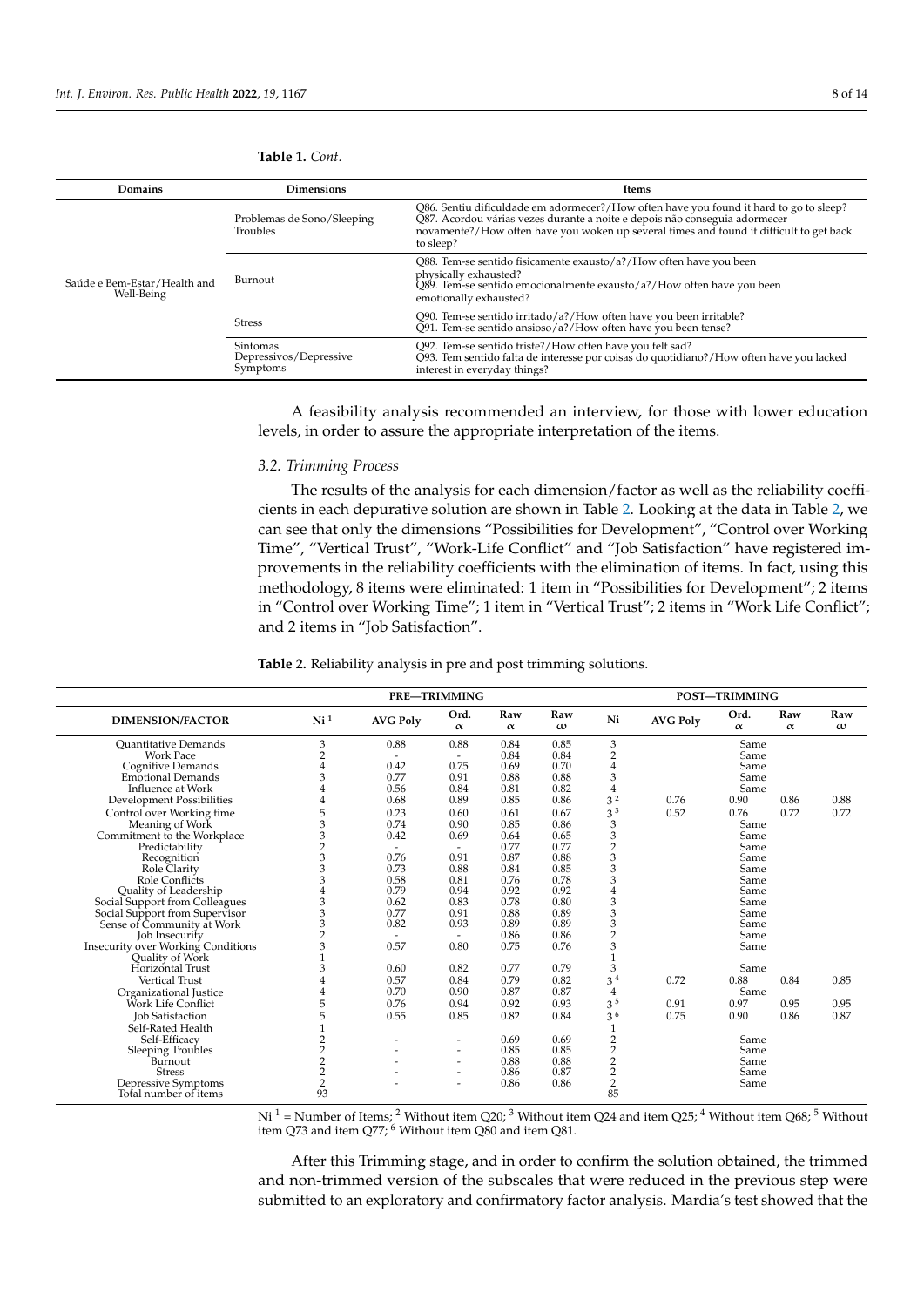data is not multivariate normal, g1p = 1732.29, χSkew = 190263.4, *p* < 0.0001; g2p = 9660.6, ZKurtosis = 79.72, *p* < 0.0001; χSMSkew = 191148, *p* < 0.0001. Bartlett's test of sphericity  $(\chi^2 = 42294.85, p < 0.001)$  and KMO (0.934) indicate that this data is probably suitable for factor analysis.

The EFA (factorial weights, variances, and complexity) and CFA (factorial weights, AVE and goodness of fit indexes) results can be seen in Table [3.](#page-9-0) By analyzing Table [3,](#page-9-0) it is possible to verify that both the exploratory and confirmatory factorial analysis supported the decisions obtained in the trimming based on reliability. In fact, higher loadings were found and AVEs and better goodness of fit indexes on trimmed subscales than on nontrimmed ones.

**EFA** CFA **Loading** ( $λ$ ) **r**<sup>2</sup> **<sup>2</sup> u <sup>2</sup> Loading (**λ**) AVE Goodness and Badness of Fit** PD Full 12 1 and 17 0.71 0.51 0.49 0.71 0.61  $CFI = 0.99$  $TLI = 0.98$  $RMSEA = 0.02$  $SRMR = 0.01$ Item 18 0.87 0.76 0.24 0.87 Item 19 0.88 0.78 0.22 0.88 Item 20 0.63 0.40 0.60 0.64 PD Trimmed 1.1.1.1.1.1.2. 0.70 0.49 0.51 0.70 0.68  $CFI = 1$  $SRMR = 0$  $TLI = 1$ RMSEA *p* < 0.001 Item 18 0.88 0.77 0.23 0.88 Item 19 0.89 0.79 0.21 0.89 COWT Full 1 1 0.74 0.55 0.45 0.74 0.30  $CFI = 0.85$  $TLI = 0.71$  $RMSEA = 0.131$  $SRMR = 0.06$ Item 22 0.57 0.33 0.67 0.57 Item 23 0.74 0.55 0.45 0.75 Item 24 0.46 0.21 0.79 0.46  $Item 25 \t -0.13 \t 0.02 \t 0.98 \t -0.12$ COWT Trimmed Item 21 0.73 0.53 0.47 0.73 0.48  $CFI = 1$  $SRMR = 0$  $TLI = 1$ RMSEA *p* < 0.001 Item 22 0.59 0.35 0.65 0.59 Item 23 0.72 0.52 0.48 0.72 VT Full<br>Item 65 Item 65 0.79 0.63 0.37 0.79 0.52  $CFI = 1$  $TLI = 0.99$  $RMSEA = 0.03$ SRMR = 0.01 Item 66 0.85 0.72 0.28 0.85 Item 67 0.77 0.59 0.41 0.77  $Item 68 \t -0.46 \t 0.21 \t 0.79 \t -0.46$ VT Trimmed 1.1.1.1.1.1.2. 0.81 0.65 0.35 0.81 0.64  $CFI = 1$  $SRMR = 0$  $TLI = 1$ RMSEA *p* < 0.001 Item 66 0.85 0.72 0.28 0.85 Item 67 0.75 0.57 0.43 0.75 WLC Full Item 73 0.62 0.38 0.62 0.62 0.74  $CFI = 0.99$  $TLI = 0.98$  $RMSEA = 0.06$  $SRMR = 0.02$ Item 74 0.90 0.81 0.19 0.90 Item 75 0.94 0.89 0.11 0.94 Item 76 0.93 0.87 0.13 0.93 Item 77 0.82 0.67 0.33 0.82 WLC Trimmed Item 74 0.91 0.82 0.18 0.91 0.86  $CFI = 1$  $SRMR = 0$  $TLI = 1$ RMSEA *p* < 0.001 Item 75 0.96 0.91 0.09 0.96 Item 76 0.92 0.85 0.15 0.92

**Table 3.** Exploratory and confirmatory factor analysis for each of the factors to be reduced.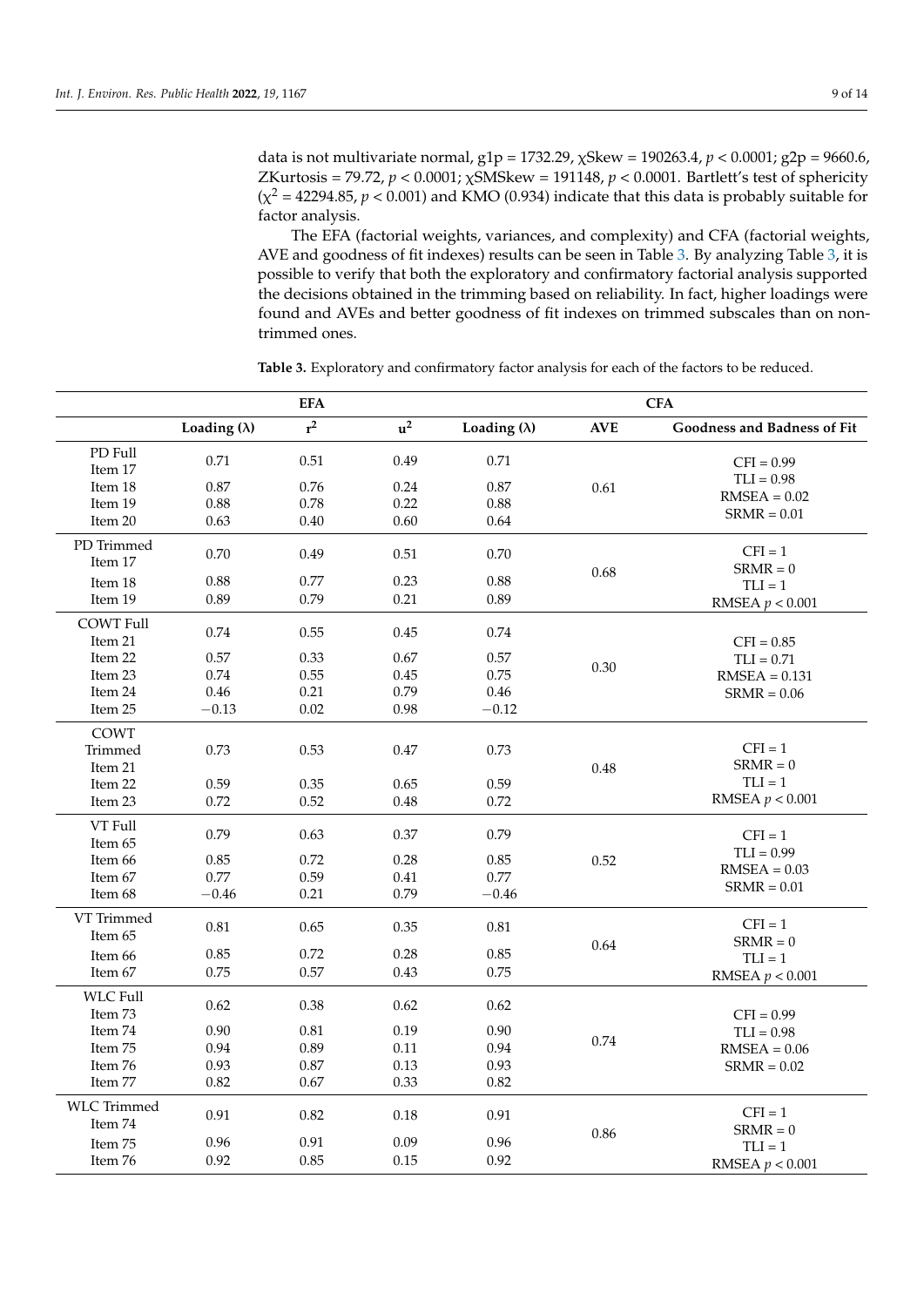| <b>EFA</b>            |                     |       | <b>CFA</b> |                     |            |                                    |
|-----------------------|---------------------|-------|------------|---------------------|------------|------------------------------------|
|                       | Loading $(\lambda)$ | $r^2$ | $u^2$      | Loading $(\lambda)$ | <b>AVE</b> | <b>Goodness and Badness of Fit</b> |
| JS Full<br>Item 78    | 0.87                | 0.76  | 0.24       | 0.86                |            | $CFI = 0.92$                       |
| Item 79               | 0.80                | 0.65  | 0.35       | 0.79                |            | $TLI = 0.83$                       |
| Item 80               | 0.53                | 0.28  | 0.72       | 0.53                | 0.49       | $RMSEA = 0.12$                     |
| Item 81               | 0.58                | 0.28  | 0.72       | 0.53                |            | $SRMR = 0.05$                      |
| Item 82               | 0.78                | 0.61  | 0.39       | 0.80                |            |                                    |
| JS Trimmed<br>Item 78 | 0.96                | 0.92  | 0.08       | 0.91                |            | $CFI = 1$<br>$SRMR = 0$            |
| Item 79               | 0.85                | 0.66  | 0.34       | 0.55                | 0.69       | $TLI = 1$                          |
| Item 82               | 0.72                | 0.22  | 0.78       | 0.72                |            | RMSEA $p < 0.001$                  |

<span id="page-9-0"></span>**Table 3.** *Cont.*

PD—Possibilities for Development; COWT—Control over Working time; VT—Vertical Trust; WLC—Work Life Conflict; JS—Job Satisfaction.

The results of the polytomous IRT with the partial credit model can be seen in Table [4.](#page-9-1)

<span id="page-9-1"></span>**Table 4.** Polytomous IRT analysis with parameter discrimination for each of the target factors.

| Subscale/Factor           | <b>Itens</b> | Discrimination |
|---------------------------|--------------|----------------|
| Development Possibilities | Item.17      | 2.064          |
|                           | Item.18      | 4.138          |
|                           | Item.19      | 4.158          |
|                           | Item.20      | 1.709          |
| Control over Working time | Item.21      | 2.291          |
|                           | Item.22      | 1.475          |
|                           | Item.23      | 2.208          |
|                           | Item.24      | 1.035          |
|                           | Item.25      | $-0.266$       |
| <b>Vertical Trust</b>     | Item.65      | 3.11           |
|                           | Item.66      | 3.964          |
|                           | Item.67      | 2.436          |
|                           | Item.68      | $-1.281$       |
| Work Life Conflict        | Item.73      | 1.431          |
|                           | Item.74      | 2.824          |
|                           | Item.75      | 3.737          |
|                           | Item.76      | 3.498          |
|                           | Item.77      | 2.587          |
| Job Satisfaction          | Item.78      | 3.763          |
|                           | Item.79      | 3.501          |
|                           | Item.80      | 1.128          |
|                           | Item.81      | 1.117          |
|                           | Item.82      | 2.257          |

In bold are the items that present a lower discrimination value.

Remarkably, the items eliminated from each factor present a lower discrimination value in this analysis. This result showed a congruence between analytical methods (CTT vs. IRT) and gives us confidence that the elimination of the eight items does not affect the reliability and validity of the factors and the instrument.

#### **4. Discussion**

Worldwide, more than one in four older workers experience job strains related to work organization and the absence of an adequate assessment of psychosocial risk factors [\[30\]](#page-13-6). The relevance of assessing and monitoring psychosocial risk factors in workplaces is clear. It means that companies need accurate and updated information to support their decisions, as well as usable tools to assess the psychosocial factors. COPSOQ II has played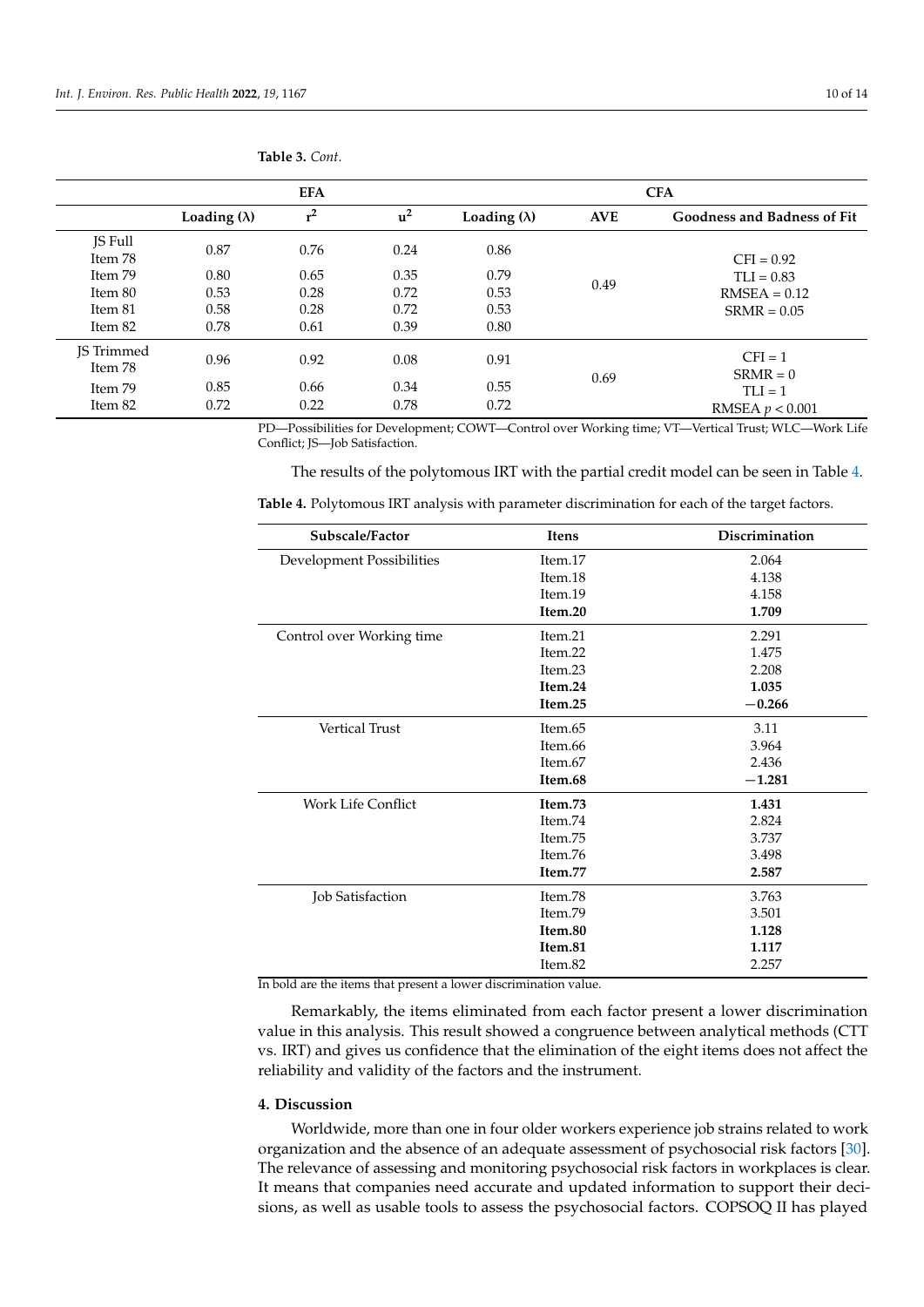an important role in the assessment of psychosocial factors all over the world [\[5,](#page-12-2)[6,](#page-12-3)[8,](#page-12-17)[9\]](#page-12-18), especially in Portugal [\[12,](#page-12-6)[13,](#page-12-7)[19\]](#page-12-12), with a wide use in academic studies [\[14](#page-12-8)[,15\]](#page-12-19) and in business environments [\[19\]](#page-12-12). With the emergence of COPSOQ III, which includes fundamental dimensions for the psychosocial reality at work, it became essential to validate the Portuguese middle version.

In a first phase, we intended to evaluate the face validity and to ensure the content validity of the new version of this widely used instrument. Meeting and reflecting with experts, along with the thinking aloud procedure with study subjects, led to changes in the formulation of some items, in order to make them fit the Portuguese culture and working contexts and to ensure the appropriate and accurate interpretation of the items by every subject, regardless of the academic background, work experience, gender or age. This step allowed the instrument to be globally understood, becoming more inclusive and gender- and age-neutral. Moreover, the changes that emerged from the COVID-19 pandemic, regarding mixed organizational models that include working from home [\[31\]](#page-13-7), were considered in order to obtain a version that could be used in different scenarios. This first phase ended with a version that comprised 31 dimensions and 93 items. The Portuguese COPSOQ III middle version includes items from the long version to the middle version. This is a common procedure accepted by the international COPSOQ network [\[7\]](#page-12-4) and used worldwide in validation studies of the third version [\[17\]](#page-12-10).

Considering that one of the most frequent complaints recorded during the thinking aloud process was the length of the questionnaire, which made the process of completing it very time consuming, or even leading to dropouts, a trimming procedure was carried out. This procedure was based on the psychometrics of the classical test theory and the TRI showed the psychometric robustness of the trimmed version. The Portuguese COPSOQ III middle version started with 24 new items, when compared with the Portuguese COPSOQ II middle version. In the trimmed version, eight items were excluded. Mostly, they were part of already existing dimensions (development possibilities, vertical trust, work-life conflict, and job satisfaction) and one new one (control over working time). Interestingly, other validation studies faced similar problems with internal consistency, with almost the same dimensions: development possibilities, work-life conflict, job satisfaction, and control over working time [\[17\]](#page-12-10). The international validation studies have already recommended that the selection of items within the scales could be reconsidered, aiming to overcome problems with internal consistency or psychometric robustness [\[7\]](#page-12-4). In accordance with other validation studies that used a working population for different activity sectors [\[17\]](#page-12-10), or those focused on specific populations, such as professional drivers [\[18\]](#page-12-11), improvements in the reliability coefficients with the elimination of items were obtained.

It is important to stress that, in the present study, the internal consistency was even stronger than the mean values presented in the original evaluation study [\[7\]](#page-12-4). These results show that there might be slightly different versions of COPSOQ III depending on the process of adaptation and validation at a national level, or towards specific populations [\[7,](#page-12-4)[17,](#page-12-10)[18\]](#page-12-11), which, however, always allow data comparability due to the followed common and validated methodological approach. Nevertheless, in this Portuguese middle version, none of the eliminated items was "core items", thus respecting the concept introduced in the development of COPSOQ III. Core items are considered mandatory to ensure comparability between countries. However, at the same time, national versions can diverge regarding supplementary items [\[7\]](#page-12-4). Despite the procedure described, the Portuguese COPSOQ III middle version maintained its coherence and alignment with the original international instrument [\[7\]](#page-12-4) and its several validations worldwide [\[1,](#page-12-0)[7,](#page-12-4)[17,](#page-12-10)[18\]](#page-12-11).

This preliminary validation study was carried out with a convenience sample that consisted mainly of the healthcare sector and of municipalities; the response rate could not be calculated. The data was collected in early 2021, a year that was strongly affected by the worldwide COVID-19 pandemic, the volatile country dynamics, and the ever-changing working environments and work regulations. This fact is prone to have an impact on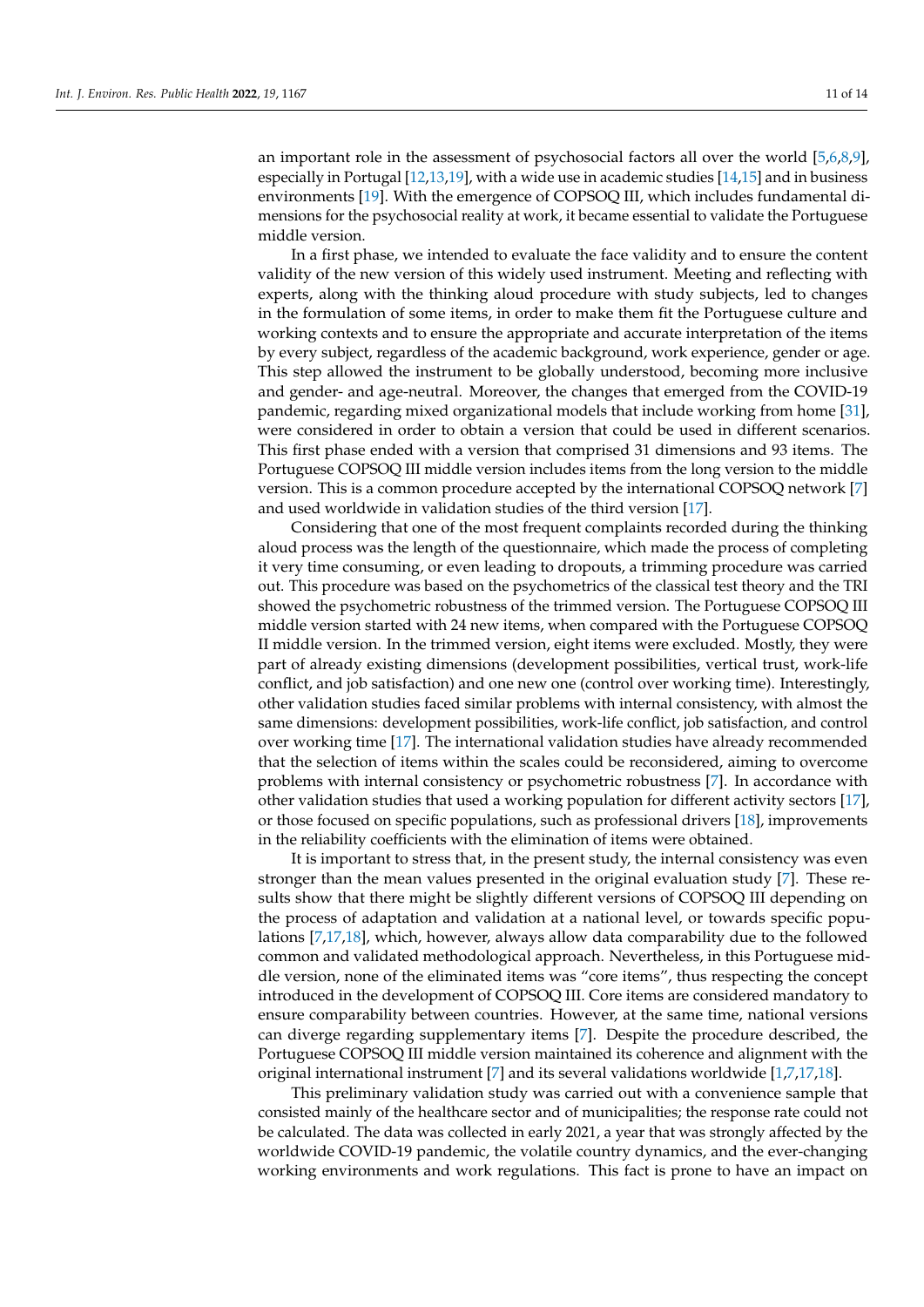perceptions or even on responses; however, it is a common scenario shared by every country in the world [\[32\]](#page-13-8).

It should also be noted that the objective was to adapt and to perform a preliminary assessment of the validity of the scales; therefore, important procedures, such as criterion validity (external criteria), factorial validity with global models, scalar configurational metric invariance analysis between professional sectors, and convergent and discriminant validity, were not assessed in this study. Taking future research into consideration, additional studies would be needed in order to analyze the overall structure of the Portuguese COPSOQ III middle version with various populations, based on construct validity, external validity, and predictive validity.

In addition to the need for a rigorous analysis of the construct and criterion validities, there is a need, in future steps of the validation process, to expand the sample to other occupational settings in order to obtain a comprehensive analysis, all the while not compromising the data validity, either for research contexts or working environment assessments and interventions. Despite that, the sample size served the objectives of the study, methodology and study phase.

This Portuguese middle version of COPSOQ III proved to be a valid preliminary version for future validation studies. Although this initial part of research is not reported frequently in the literature, it was considered of importance to show how the research version was achieved regarding transparency in research and data transferability to organizational settings.

## **5. Conclusions**

The Portuguese research version of the COPSOQ III Middle Version presented good face validity, ensured content validity, and reached a stable reduced version of 85 items while maintaining good psychometric characteristics. The Portuguese version proved to be a valid preliminary version for future validation studies with various populations, and for use in correlational studies with other dimensions. The instrument also has a high potential for transferring knowledge from academia to industrial and/or occupational scenarios.

It should also be noted that the COPSOQ III Middle version is a useful tool to assess the psychosocial risk factors and to contribute to health and well-being at work, which is considered a universal value by the United Nations (UN), the World Health Organization (WHO) and the International Labour Organization (ILO). This version also has the advantage of contributing to studies in the area of occupational health and safety, thus playing an important role in sustainable development and contributing to achieving the goals of the 2030 Agenda for Sustainable Development.

**Author Contributions:** Several authors gave their individual contributions for this article, namely: conceptualization, T.P.C., A.P. and C.F.S.; methodology, T.P.C., A.P. and P.B.-H.; data collection, T.P.C., F.K., A.P., E.B. and I.S.; formal analysis, T.P.C., P.B.-H. and A.P.; data curation, J.S.P.; writing—original draft preparation, T.P.C., P.B.-H., C.F. and R.A.; writing—review and editing, T.P.C., A.P., P.B.-H., C.F., R.A. and S.A.; supervision, T.P.C.; project administration, T.P.C., A.P., P.B.-H. and C.F.S. All authors have read and agreed to the published version of the manuscript.

**Funding:** This research received no external funding.

**Institutional Review Board Statement:** All subjects gave their informed consent for inclusion before they participated in the study. All data was obtained in a anonymized form and data are not externally accessible. The study was conducted according to the guidelines of the Declaration of Helsinki, and approved by the Ethics Committee of Faculty of Human Kinetics, University of Lisbon (protocol code 9/2021 from 3 February 2021).

**Informed Consent Statement:** Informed consent was obtained from all subjects involved in the study.

**Data Availability Statement:** The data presented in this study are available on request from the corresponding author. The data are not publicly available due to privacy and ethical restrictions.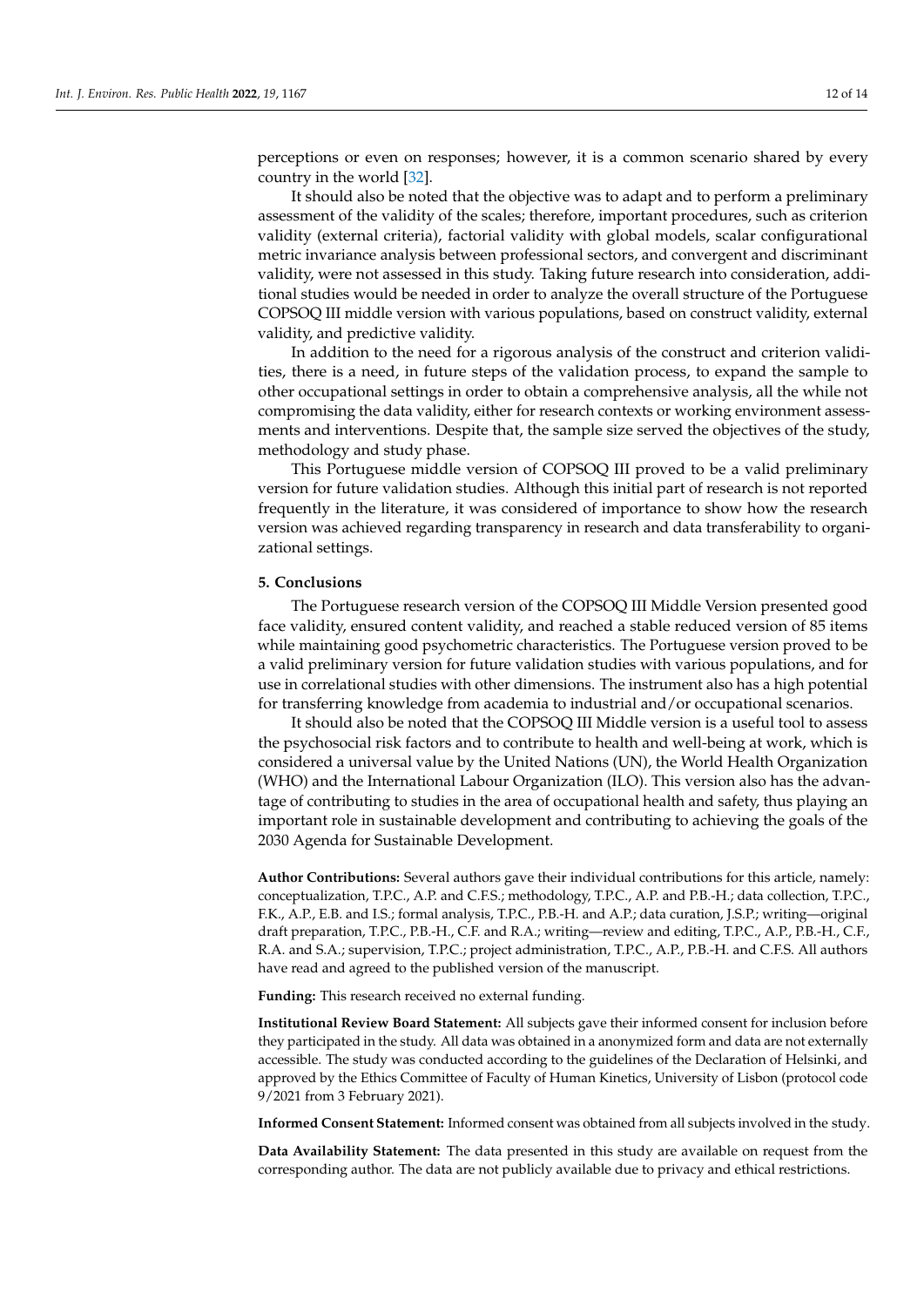**Acknowledgments:** The authors would like to thank all the employees that answered the questionnaires, and those who have facilitated all the data collecting process within the healthcare settings, Bruno Alves, and the municipality, Vítor Reis.

**Conflicts of Interest:** The authors declare not to have any conflict of interest.

# **References**

- <span id="page-12-0"></span>1. Berthelsen, H.; Westerlund, H.; Bergström, G.; Burr, H. Validation of the Copenhagen Psychosocial Questionnaire Version III and Establishment of Benchmarks for Psychosocial Risk Management in Sweden. *Int. J. Environ. Res. Public Health* **2020**, *17*, 3179. [\[CrossRef\]](http://doi.org/10.3390/ijerph17093179)
- 2. Dollard, M.; Skinner, N.; Tuckey, M.R.; Bailey, T. National Surveillance of Psychosocial Risk Factors in the Workplace: An International Overview. *Work Stress* **2007**, *21*, 1–29. [\[CrossRef\]](http://doi.org/10.1080/02678370701254082)
- 3. Leka, S.; Van Wassenhove, W.; Jain, A. Is Psychosocial Risk Prevention Possible? Deconstructing Common Presumptions. *Saf. Sci.* **2015**, *71*, 61–67. [\[CrossRef\]](http://doi.org/10.1016/j.ssci.2014.03.014)
- <span id="page-12-1"></span>4. Fernandes, C.; Pereira, A. Exposure to Psychosocial Risk Factors in the Context of Work: A Systematic Review. *Rev. Saude Publica* **2016**, *50*, 24. [\[CrossRef\]](http://doi.org/10.1590/S1518-8787.2016050006129)
- <span id="page-12-2"></span>5. Kristensen, T.S. A Questionnaire Is More than a Questionnaire. *Scand. J. Public Health* **2010**, *38* (Suppl. S3), 149–155. [\[CrossRef\]](http://doi.org/10.1177/1403494809354437) [\[PubMed\]](http://www.ncbi.nlm.nih.gov/pubmed/21172780)
- <span id="page-12-3"></span>6. Pejtersen, J.H.; Kristensen, T.S.; Borg, V.; Bjorner, J.B. The Second Version of the Copenhagen Psychosocial Questionnaire. *Scand. J. Public Health* **2010**, *38* (Suppl. S3), 8–24. [\[CrossRef\]](http://doi.org/10.1177/1403494809349858)
- <span id="page-12-4"></span>7. Burr, H.; Berthelsen, H.; Moncada, S.; Nübling, M.; Dupret, E.; Demiral, Y.; Oudyk, J.; Kristensen, T.S.; Llorens, C.; Navarro, A. The Third Version of the Copenhagen Psychosocial Questionnaire. *Saf. Health Work* **2019**, *10*, 482–503. [\[CrossRef\]](http://doi.org/10.1016/j.shaw.2019.10.002)
- <span id="page-12-17"></span>8. Moncada, S.; Utzet, M.; Molinero, E.; Llorens, C.; Moreno, N.; Galtés, A.; Navarro, A. The Copenhagen Psychosocial Questionnaire II (COPSOQ II) in Spain—A Tool for Psychosocial Risk Assessment at the Workplace. *Am. J. Ind. Med.* **2014**, *57*, 97–107. [\[CrossRef\]](http://doi.org/10.1002/ajim.22238)
- <span id="page-12-18"></span>9. Shang, L.; Ping, L.; Lin-bo, F.; Hua-kang, G.; Jian, L. Psychometric Properties of the Chinese Version of Copenhagen Psychosocial Questionnaire. *J. Environ. Occup. Med.* **2008**, *25*, 572–578.
- 10. Dupret, E.; Bocéréan, C.; Teherani, M.; Feltrin, M.; Pejtersen, J.H. Psychosocial Risk Assessment: French Validation of the Copenhagen Psychosocial Questionnaire (COPSOQ). *Scand. J. Public Health* **2012**, *40*, 482–490. [\[CrossRef\]](http://doi.org/10.1177/1403494812453888)
- <span id="page-12-5"></span>11. Berthelsen, H.; Hakanen, J.; Kristensen, T.S.; Lönnblad, A.; Westerlund, H. A Qualitative Study on the Content Validity of the Social Capital Scales in the Copenhagen Psychosocial Questionnaire (COPSOQ II). *Scand. J. Work Organ. Psychol.* **2016**, *1*, 1–13. [\[CrossRef\]](http://doi.org/10.16993/sjwop.5)
- <span id="page-12-6"></span>12. Silva, C.; Amaral, V.; Pereira, A.; Bem-Haja, P.; Amaral, V.; Pereira, A.; Rodrigues, V.; Cotrim, T.; Silvério, J.; Nossa, P. *Copenhagen Psychosocial Questionnaire—COPSOQ—Portugal e Países Africanos de Língua Oficial Portuguesa*; Universidade de Aveiro: Aveiro, Portugal, 2011.
- <span id="page-12-7"></span>13. Silva, C.; Bem-Haja, P.; Amaral, V.; Pereira, A.; Pereira, A.M.; Cotrim, T.; Rodrigues, P.; de Almeida, H.M.R.; Silvério, J.; Rodrigues, V. Versão Portuguesa Do Copenhagen Psychosocial Questionnaire—COPSOQ II. In *Manual Sobre Riscos Psicossociais no Trabalho*; Neto, H., Areosa, J., Arezes, P., Eds.; RICOT: Porto, Portugal, 2014.
- <span id="page-12-8"></span>14. Cotrim, T.P.; Ribeiro, C.; Teles, J.; Reis, V.; Guerreiro, M.J.; Janicas, A.S.; Candeias, S.; Costa, M. Monitoring Work Ability Index During a Two-Year Period Among Portuguese Municipality Workers. *Int. J. Environ. Res. Public Health* **2019**, *16*, 3674. [\[CrossRef\]](http://doi.org/10.3390/ijerph16193674) [\[PubMed\]](http://www.ncbi.nlm.nih.gov/pubmed/31574922)
- <span id="page-12-19"></span>15. Cotrim, T.; Soares, G.; Reis, V.; Ferreira, P.; Barnabé, R.; Teles, J. Measuring psychosocial factors and predicting work ability among cemetery workers. *Work* **2020**, *65*, 111–119. [\[CrossRef\]](http://doi.org/10.3233/WOR-193063) [\[PubMed\]](http://www.ncbi.nlm.nih.gov/pubmed/31868717)
- <span id="page-12-9"></span>16. Lima, I.A.X.; Parma, G.O.C.; Cotrim, T.M.C.P.; Moro, A.R.P. Psychometric Properties of a Medium Version of the Copenhagen Psychosocial Questionnaire (COPSOQ II) for Southern Brazil. *Work* **2019**, *62*, 175–184. [\[CrossRef\]](http://doi.org/10.3233/WOR-192853) [\[PubMed\]](http://www.ncbi.nlm.nih.gov/pubmed/30829629)
- <span id="page-12-10"></span>17. Sahan, C.; Baydur, H.; Demiral, Y. A novel version of Copenhagen Psychosocial Questionnaiere-3: Turkish validation study. *Arch. Environ. Occup. Health* **2019**, *74*, 297–309. [\[CrossRef\]](http://doi.org/10.1080/19338244.2018.1538095)
- <span id="page-12-11"></span>18. Useche, S.A.; Montoro, L.; Alonso, F.; Pastor, J.C. Psychosocial Work Factors, Job Stress and Strain at the Wheel: Validation of the Copenhagen Psychosocial Questionnaire (COPSOQ) in Professional Drivers. *Front. Psychol.* **2019**, *10*, 1531. [\[CrossRef\]](http://doi.org/10.3389/fpsyg.2019.01531) [\[PubMed\]](http://www.ncbi.nlm.nih.gov/pubmed/31312166)
- <span id="page-12-12"></span>19. Fernandes, C.; Pereira, A. Implementing psychosocial risk management in industrial SMEs: What does practice tells us? *Occup. Environ. Med.* **2021**, *73*, A200–A201. [\[CrossRef\]](http://doi.org/10.1136/oemed-2016-103951.553)
- <span id="page-12-13"></span>20. De Vet, H.C.W.; Terwee, C.B.; Mokkink, L.B.; Knol, D.L. *Measurement in Medicine: A Practical Guide*; Cambridge University Press: Cambridge, UK, 2011.
- <span id="page-12-14"></span>21. Mokkink, L.B.; Terwee, C.B.; Patrick, D.L.; Alonso, J.; Stratford, P.W.; Knol, D.L.; Bouter, L.M.; de Vet, H.C.W. The COSMIN study reached international consensus on taxonomy, terminology, and definitions of measurement properties for health-related patient-reported outcomes. *J. Clin. Epidemiol.* **2010**, *63*, 737–745. [\[CrossRef\]](http://doi.org/10.1016/j.jclinepi.2010.02.006)
- <span id="page-12-15"></span>22. Zumbo, B.D.; Gadermann, A.M.; Zeisser, C. Ordinal Versions of Coefficients Alpha and Theta for Likert Rating Scales. *J. Mod. Appl. Stat. Methods* **2007**, *6*, 4. [\[CrossRef\]](http://doi.org/10.22237/jmasm/1177992180)
- <span id="page-12-16"></span>23. Mardia, K.V. Measures of Multivariate Skewness and Kurtosis with Applications. *Biometrika* **1970**, *57*, 519–530. [\[CrossRef\]](http://doi.org/10.1093/biomet/57.3.519)